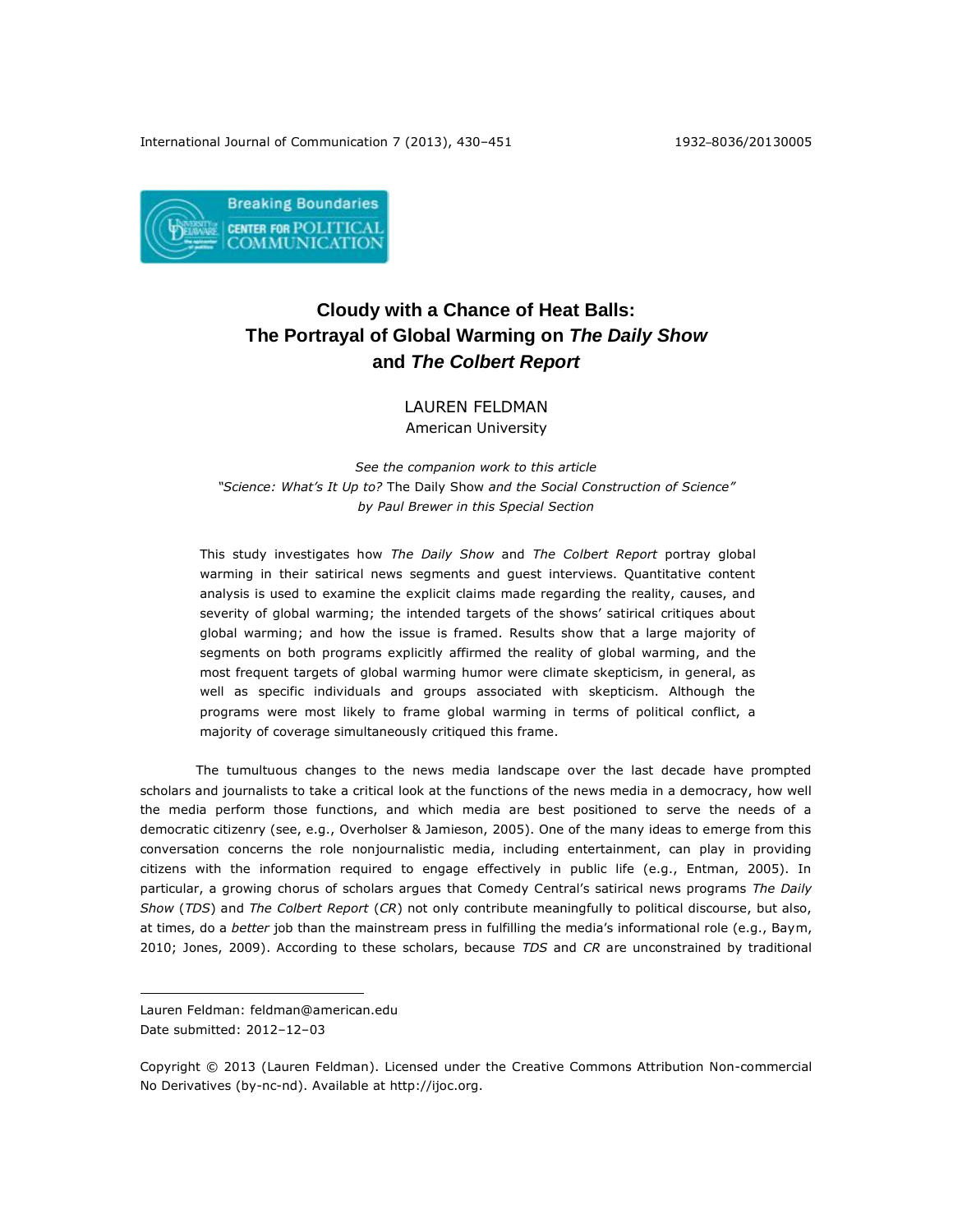journalistic norms and conventions, they are able to speak truths and offer critical perspectives that are often missing from leading print and television news sources.

Global warming is one issue which has been poorly served by the news conventions of traditional journalists. Although scientists widely agree about the reality of global warming and its human causes (IPCC, 2007), mainstream U.S. news coverage—due, in part, to its reliance on norms of balance and objectivity—has historically downplayed the scientific consensus on manmade climate change by paying disproportionate attention to the small minority of voices who challenge this view (Boykoff & Boykoff, 2004), and by emphasizing the political conflict surrounding the issue (Boykoff, 2007). This helps to explains why, in the face of overwhelming scientific evidence, a sizable segment of the American public remains dismissive of global warming (Leiserowitz, Maibach, Roser-Renouf, & Hmielowski, 2012).

At the same time, research points to *TDS* and *CR* as important sources of information about global warming. The Project for Excellence in Journalism (2008) found that, in 2007, *TDS* devoted proportionally more coverage to global warming than mainstream news outlets; in fact, global warming ranked among the top five most-covered stories on *TDS*. Moreover, *TDS* and *CR* video clips that discuss global warming are circulated widely online, thereby increasing their reach and potential influence (Baym & Shah, 2011). As a likely result of global warming's relative prominence on *TDS* and *CR*, the programs' regular viewers report paying more attention to the issue than infrequent viewers (Feldman, Leiserowitz, & Maibach, 2011).

To date, however, there have been no systematic, quantitative analyses of *how* global warming or, for that matter, any other political issue—is depicted on *TDS* and *CR*. In part, this is due to the inherent difficulty in using quantitative content analysis—a method typically employed to describe media's manifest content—to capture latent satirical meanings. Thus, in an advance over previous research, this study examines how *TDS* and *CR* portray global warming using a quantitative method that accounts for both explicit and implicit satiric content. Drawing from existing literature on news coverage and framing of climate change, the content analysis evaluates the explicit claims made relative to the reality, causes, and severity of global warming, as well as the prevalence of different climate change frames. Attention is also paid to how humor is used to portray global warming, in terms of the intended targets of humor and the potential ambiguity introduced by humorous devices like irony. The results provide important insights into the role *TDS* and *CR* play in the global warming debate, as well as the extent to which these programs function as critical alternatives to mainstream news.

## *Media Framing of Climate Change*

In 2007, the Intergovernmental Panel on Climate Change (IPCC) issued its fourth, and most strongly worded, report. The report cites evidence that Earth's climate is warming, and humans, as a result of greenhouse gas emissions, are largely to blame (IPCC, 2007). The report outlines a range of large-scale human and ecological impacts of climate change, and it presses for immediate action in order to adapt to and mitigate these impacts. In the United States, however, the issue has been deeply disputed. As president, George W. Bush raised doubts about scientific reports on the causes and severity of global warming, and his administration was accused of censoring scientists' discussions of the dangers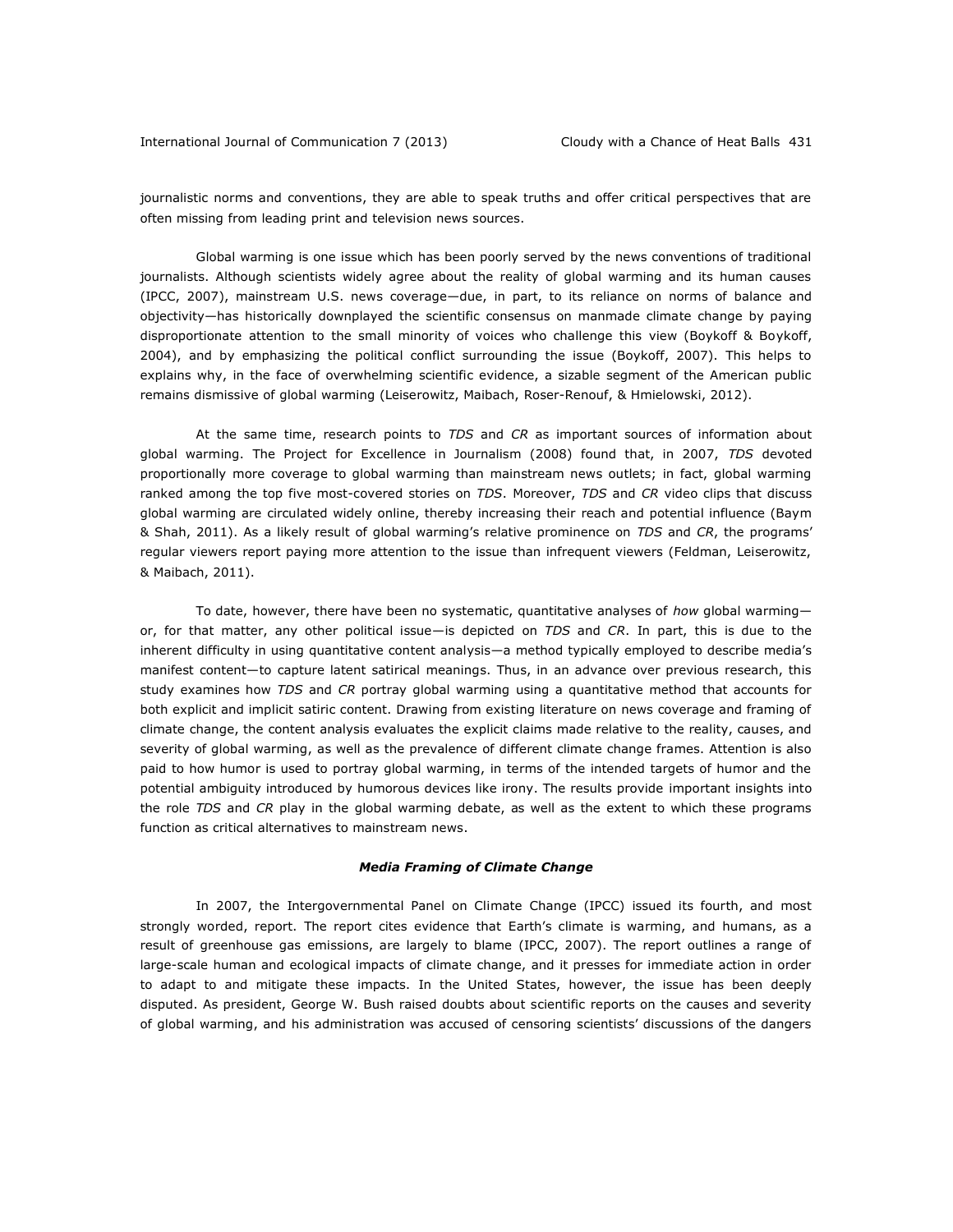of global warming (Eilperin, 2006). Bush also repudiated the Kyoto protocol and other international efforts to reduce carbon emissions on the grounds that mandatory emissions caps would damage the U.S. economy (BBC News, 2005). Although President Obama has promised to take significant steps to address climate change, he has failed to move any major legislation to curb carbon emissions through Congress. The issue also continues to polarize Democrats and Republicans, with the former more concerned about global warming and the latter more dismissive (McCright & Dunlap, 2011). The contentious nature of climate change in the United States is reflected in—and likely perpetuated by—news coverage of the issue and, in particular, how the issue has been framed (Nisbet, 2009).

Framing is the process by which a particular aspect of an issue is given special emphasis, relative to other aspects of that issue (Entman, 1993). For media audiences, frames serve as "schemata of interpretation" (Goffman, 1974, p. 21). Frames provide context that activates prior knowledge and beliefs, which, in turn, guide individuals' understandings of and responses to new information (Price & Tewksbury, 1997). Prior research has shown that the way the media frame a complex policy problem, such as climate change, has important consequences for how the public makes sense of that problem, how they process information, to whom or to what they attribute responsibility for the problem, and how they believe the problem should be remedied (e.g., Iyengar, 1991; Price, Tewksbury, & Powers, 1997).

When covering climate change, the U.S. news media have consistently relied on a frame of conflict or contention (Antilla, 2005; Boykoff, 2007). That is, rather than discuss the convergent scientific view on global warming, news presentations focus on claims of uncertainty about the science and highlight the conflict between the various stakeholders involved in the debate. This has been fueled by the prominence of climate change contrarians, who have emerged from conservative think tanks and effectively used the media to undermine concerns about climate change (McCright & Dunlap, 2000). According to Boykoff and Boykoff (2004), climate skeptics have been able to inject conflict into the debate by exploiting journalists' model of "balanced" reporting, which grants equal time to opposing views, regardless of whether the opposition is in the minority or not. The news media's over-reliance on conflict framing has also been attributed to structural biases in American journalism that favor personalization, dramatization, and novelty (Boykoff & Boykoff, 2007). Conflict framing is likely to foster public confusion and uncertainty about climate change by giving the false impression of widespread scientific disagreement (Corbett & Durfee, 2004). Also, by emphasizing the self-interest of rivaling political actors, conflict frames can create public cynicism toward government, politics, and policy formation (Cappella & Jamieson, 1997), and thereby threaten support for government actions to address global warming.

In contrast, those advocating for action on climate change have historically framed the issue as an environmental problem. Exemplified by Al Gore's 2006 film, *An Inconvenient Truth*, an environmental frame focuses on the catastrophic threats to ecosystems posed by global warming, such as melting ice caps and rising sea levels. However, this frame has been criticized for portraying climate change as a remote issue and, in so doing, failing to engage the public around adaptation and mitigation-related actions (Maibach, Nisbet, Baldwin, Akerlof, & Diao, 2010). A public health frame, which emphasizes the human health implications of climate change, may help to make it an issue of more immediate and personal concern to the general public (Maibach et al., 2010; Myers, Nisbet, Maibach, & Leiserowtiz, 2012). Nisbet (2009) outlines additional frames which have been invoked in media and political discourse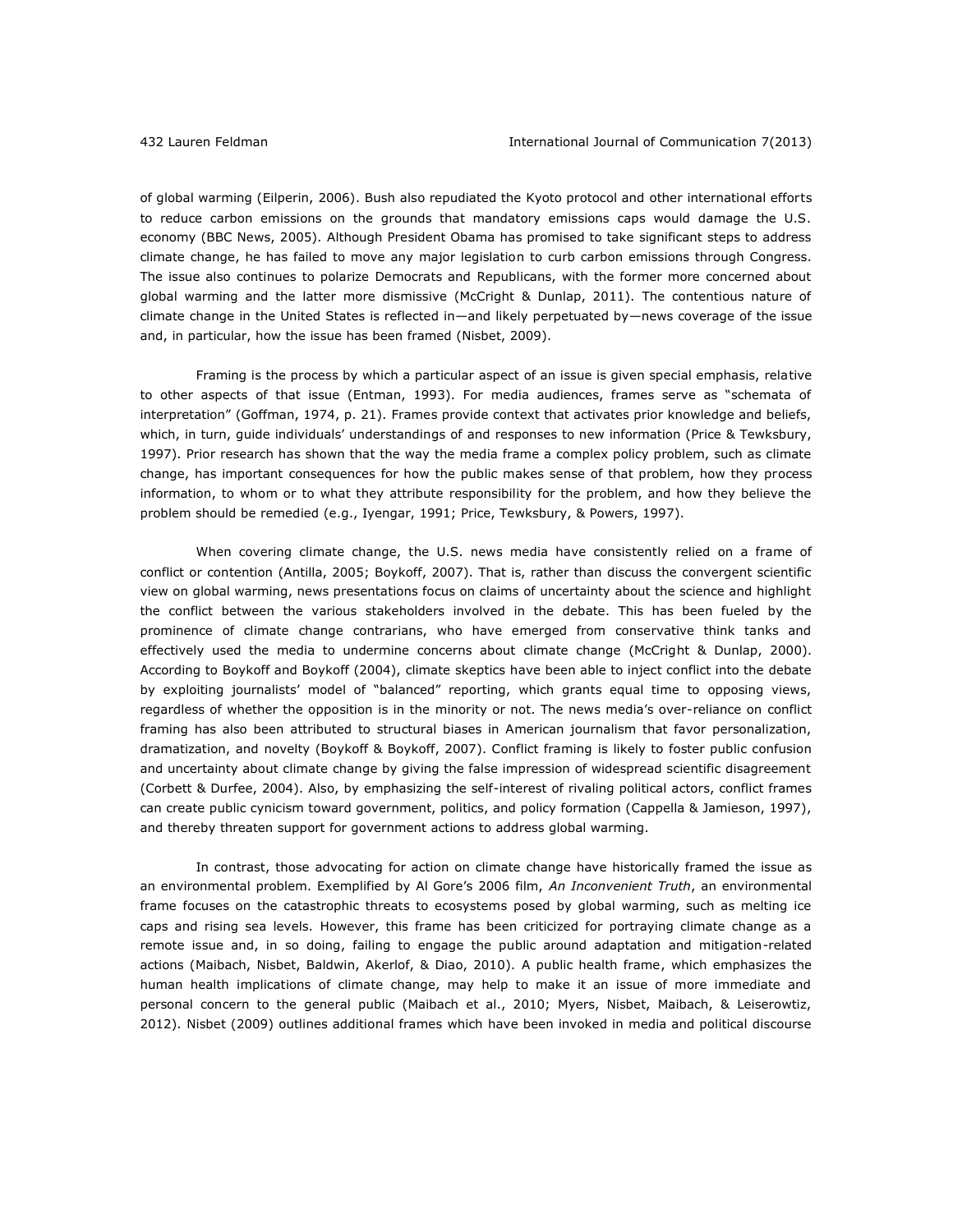in order to draw attention to different dimensions of the issue, such as national security, economic consequences, morality and ethics, and public accountability.

Insofar as public understanding of global warming depends on the issue's framing in the media, it is important to evaluate how climate change is typically framed on *TDS* and *CR*. Given that *TDS* and *CR*  are not constrained by the norms and values that govern traditional journalism—and, in fact, often openly mock these values (Baym, 2010)—of particular interest is the extent to which these programs adopt alternative frames to, or offer a critique of, the conflict frame that is rife in traditional news coverage of climate change. To better understand how *TDS* and *CR* are likely to cover global warming, we turn to a discussion of the programs' content and format.

#### *Satirical News:* **The Daily Show** *and* **The Colbert Report**

*TDS* and *CR* are emblematic of a new information environment in which politics and entertainment are inextricably entwined (Williams & Delli Carpini, 2011), and both have come to occupy distinctive places in the political media landscape. *TDS*, in particular, is unique among late-night comedy programs, in that its humor is heavily policy and issue-focused (Brewer & Marquardt, 2007; National Annenberg Election Survey, 2004). Moreover, *TDS* was found to include as much substance in its election coverage as traditional network news (Fox, Koloen, & Sahin, 2007). However, unlike traditional news, *TDS*  is not bound by journalistic conventions, enabling it to function as a form of "oppositional news, one that uses humor to provide the kind of critical challenge that is all but absent in the so-called real news" (Baym, 2009, p. 127). Baym describes the show's primary satirical strategy as one of "juxtaposition, between official pronouncements and [Jon] Stewart's version of common sense" (2010, p. 108). In his monologues, Stewart confronts misinformation, exposes hypocrisy, and is transparently frustrated with the political status quo, ultimately demanding deeper accountability from political leaders. Moreover, Stewart's interviews allow for thoughtful, deliberative exchanges on such topics as war, the economy, science, and the environment (Baym, 2010; Jones, 2009).

While the *TDS* format hews closely to the traditional nightly newscast, complete with headline news updates and "correspondent" field reports, its spinoff, *CR*, is, according to Baym, more theatrical: "Colbert weaves his informational content into artfully staged scenarios . . . Colbert is fundamentally a character" (2010, p. 130). As Colbert explained in a recent interview with Oprah Winfrey, *CR* originated as "an attempt to do a pundit show like [Fox News'] Bill O'Reilly or Sean Hannity." When asked to describe the inspiration for his character, Colbert said, "O'Reilly would be the biggest example because O'Reilly's the king. O'Reilly's been number one in cable news for fifteen thousand weeks running . . . he's papa bear.<sup>"1</sup> On the show, Colbert closely mimics O'Reilly's rhetoric, style, and techniques (Baym, 2010). Through this parodic imitation, O'Reilly—and the broader genre of conservative media which he exemplifies—becomes an object of ridicule and criticism. Colbert's parody, according to Jones, is of how "the host handles or interprets the news" (2009, p. 191), rather than of the news event itself, which is often the case on *TDS*.

 $\overline{a}$ 

<sup>1</sup> See<http://www.oprah.com/own-oprahs-next-chapter/Oprah-Meets-the-Real-Stephen-Colbert-Video>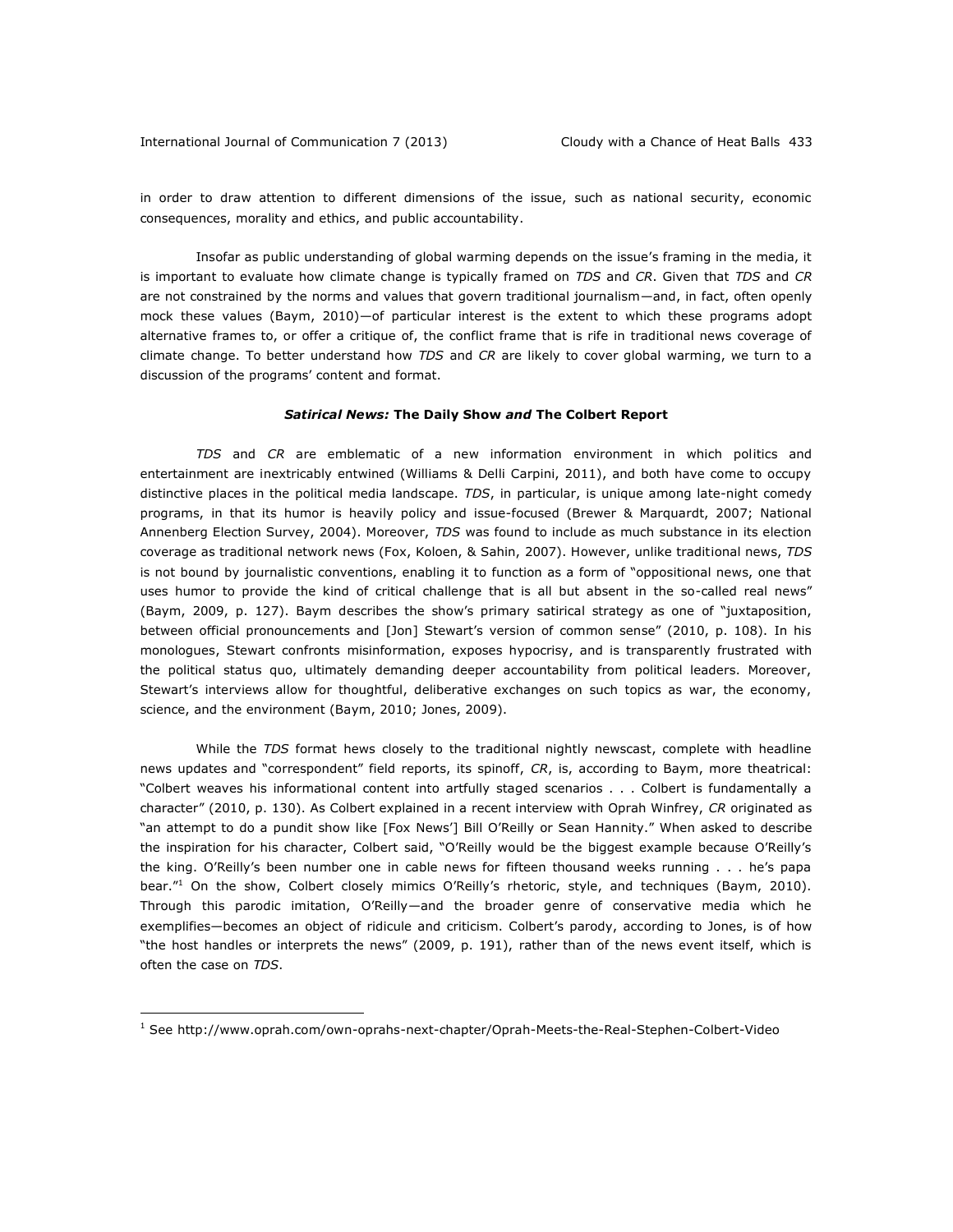Because Colbert rarely breaks from character, he is "far less literal than Stewart, his performance continuously double-layered, his speech marked by the perpetual ironic juxtaposition between what he says and what he might actually mean" (Baym, 2010, p. 130). On the surface, Colbert adopts the typical targets of conservative critique (e.g., liberals, mainstream media, science, etc.), while his true, implied meaning runs counter to what his character says. As Jones explains, Colbert embodies two voices: "Colbert the fellow right wing talk show host and Colbert the comedian who is making fun of them" (2009, p. 192).

Thus, to understand Colbert, the character's, relationship with global warming, it is also necessary to understand conservative media's role in perpetuating doubt about climate change (Dunlap & McCright, 2011). According to McKnight (2010), Bill O'Reilly and his Fox News counterparts have been overwhelmingly skeptical of climate change. They typically frame it as a debate over politics, not science, and they portray the considerable scientific evidence in support of climate change as inadequate, incorrect, or politically motivated (see also Feldman, Maibach, Leiserowitz, & Roser-Renouf, 2012). Against this backdrop, the duality of Colbert's humor as manifest in the context of global warming is well-observed by Baym (2009). Baym explains how, in an interview with Michael Oppenheimer—one of the lead authors of the 2007 IPCC report—Colbert "mimics those who continue to insist that global warming is a myth . . . showing disregard for both scientific method and consensus," while using irony to "give Oppenheimer a public platform" and offer a "critique of the simultaneous suspicion toward and politicization of science common during the Bush presidency" (ibid., p. 136).

Of course, how audiences make sense of Colbert's performance is far from clear-cut. According to Jones, "the ambiguity introduced by the double-voiced utterances of parodic performance virtually guarantees enormous leeway in audience interpretations of the political critiques being made" (2009, p. 203). Even Colbert himself admits, "I'm called Stephen Colbert; I have a character named Stephen Colbert  $\ldots$  and I don't mind if the audience can't tell who is who sometimes."<sup>2</sup> Audiences are thus able to read into Colbert what they want to see, based on their pre-existing beliefs and partisan orientations. Indeed, LaMarre, Landreville, and Beam (2009) found that, although liberals and conservatives perceived *CR* as equally funny, conservatives took Colbert's satire at face value and thought that he actually meant to target liberals with his humor, while liberals perceived that he was being satirical, not serious, in his critique.

#### *Satirical News as an Alternative to Mainstream Media Coverage of Global Warming?*

Together, *TDS* and *CR* seem to offer compelling alternatives to mainstream news coverage of climate change. The spirit of critical inquiry and debate that characterizes *TDS* suggests that the show could cut through the partisan talking points on climate change and provide substantive coverage that is more consistent with the scientific view. Moreover, given *TDS*' policy-oriented focus and its history of criticism toward the Bush administration (Project for Excellence in Journalism, 2008), it might be particularly likely to challenge the longstanding U.S. policy of inaction on climate change. At the same time, *CR*, although critical of conservative punditry, is a complex, multilayered discursive environment

<sup>2</sup> See<http://www.oprah.com/own-oprahs-next-chapter/Oprah-Meets-the-Real-Stephen-Colbert-Video>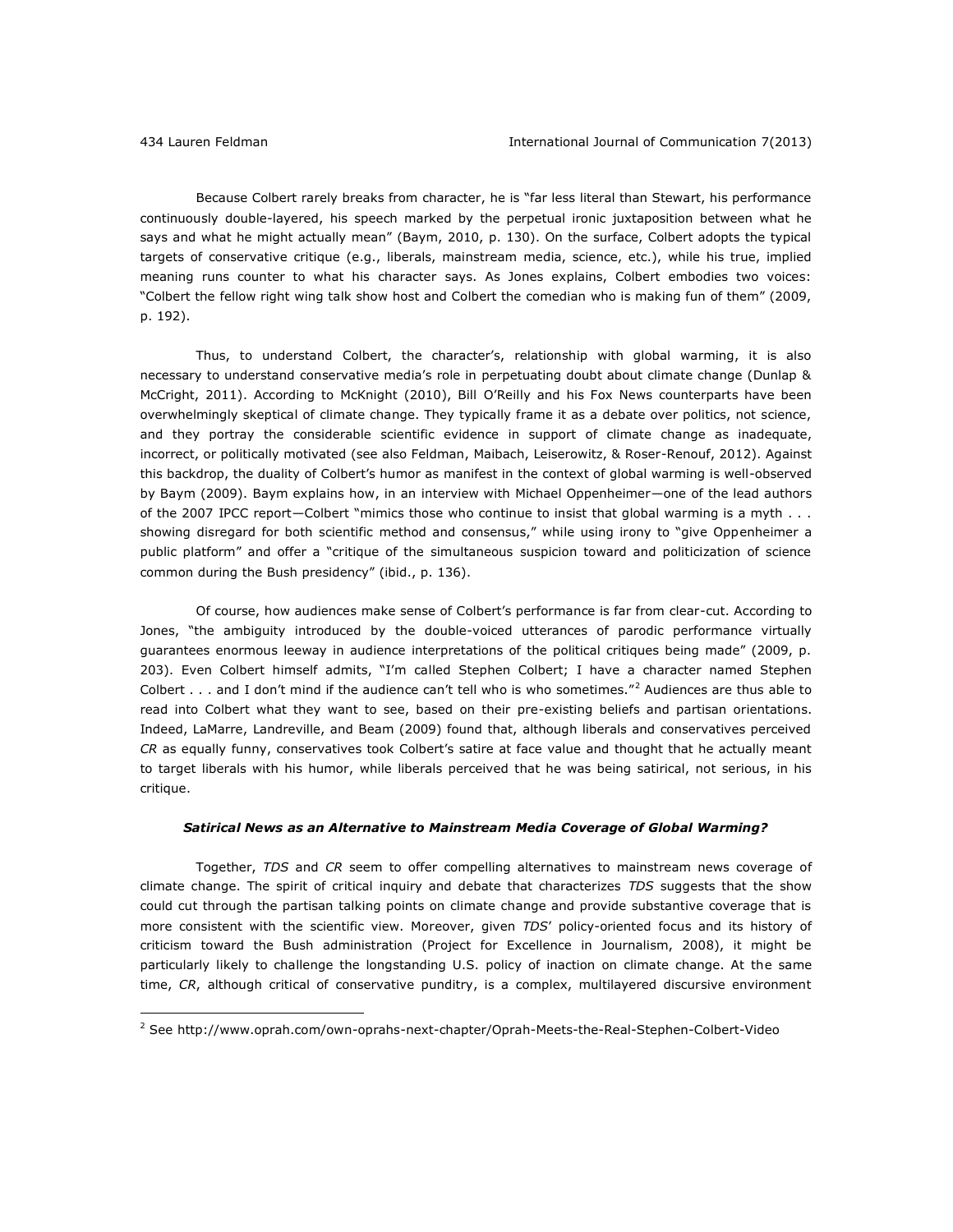where what Colbert says is not necessarily what he means. Thus, although on the surface, Colbert's character—like the conservative media hosts upon which his parody is based—is apt to outwardly challenge the scientific consensus on climate change, in so doing, he offers implicit disapproval of climate skepticism.

With these ideas in mind, this study is organized around several research objectives. The first is to determine the extent to which *TDS* and *CR* affirm or challenge mainstream scientific views of global warming. However, because the use of irony, particularly on *CR*, lends itself to multiple interpretations by viewers (LaMarre et al., 2009), it is necessary to account for both explicit and implicit messaging. This is accomplished by examining the *explicit* claims made relative to the reality, causes, and severity of global warming, as well as by identifying the broader set of individuals, ideas, and entities that serve as the *intended* targets of the shows' global warming satires. Satire, according to Test (1991), is comprised of aggression, judgment, play, and laughter. Thus, although there are certainly other ways to capture the shows' implicit content, focusing on the intended targets of humor reflects both the playfulness and critique inherent in Stewart and Colbert's satiric commentary.

An additional, complementary objective is to quantify the shows' use of particular climate change frames, with an eye toward whether *TDS* and *CR* adopt the conflict frame that is common in traditional news coverage, or whether they emphasize different dimensions of the issue. Moreover, Stewart and Colbert conduct a substantial number of interviews, which have been lauded by scholars for both their variety and deliberative flavor (Baym, 2010; Jones, 2009). As such, this study also considers the extent to which interviews that discuss global warming offer substantively different framing than non-interview segments. Finally, *TDS* and *CR*—while both representative of political satire broadly—nonetheless differ notably in terms of their content, format, and techniques. Thus, this study seeks to not only analyze how the two programs cover global warming, but also to highlight any differences between them.

#### **Method**

Relevant content from *TDS* and *CR* was located on Comedy Central's website using each show's video search function. All videos from either show that included the search tag "global warming" were culled for analysis, with the exception of videos created specifically for the Web. $3$  Program segments—as

 $3$  Although many prior media content analyses of global warming coverage used both "global warming" and "climate change" as search terms (e.g., Boykoff, 2007; Feldman et al., 2012), this study relied exclusively on "global warming." This is because Comedy Central's website includes a video tag for "global warming," but not one for "climate change." An initial free text search for "global warming" and "climate change" on the programs' respective web sites yielded numerous videos that didn't actually mention these terms or mentioned them only in passing; thus, relying on Comedy Central's tagging of global warming video clips was determined to be the best approach for identifying content that was explicitly about the issue. Although this approach risks missing some relevant clips, these are likely few in number and unlikely to provide substantive discussion of global warming or climate change (as those videos would likely have been tagged with "global warming").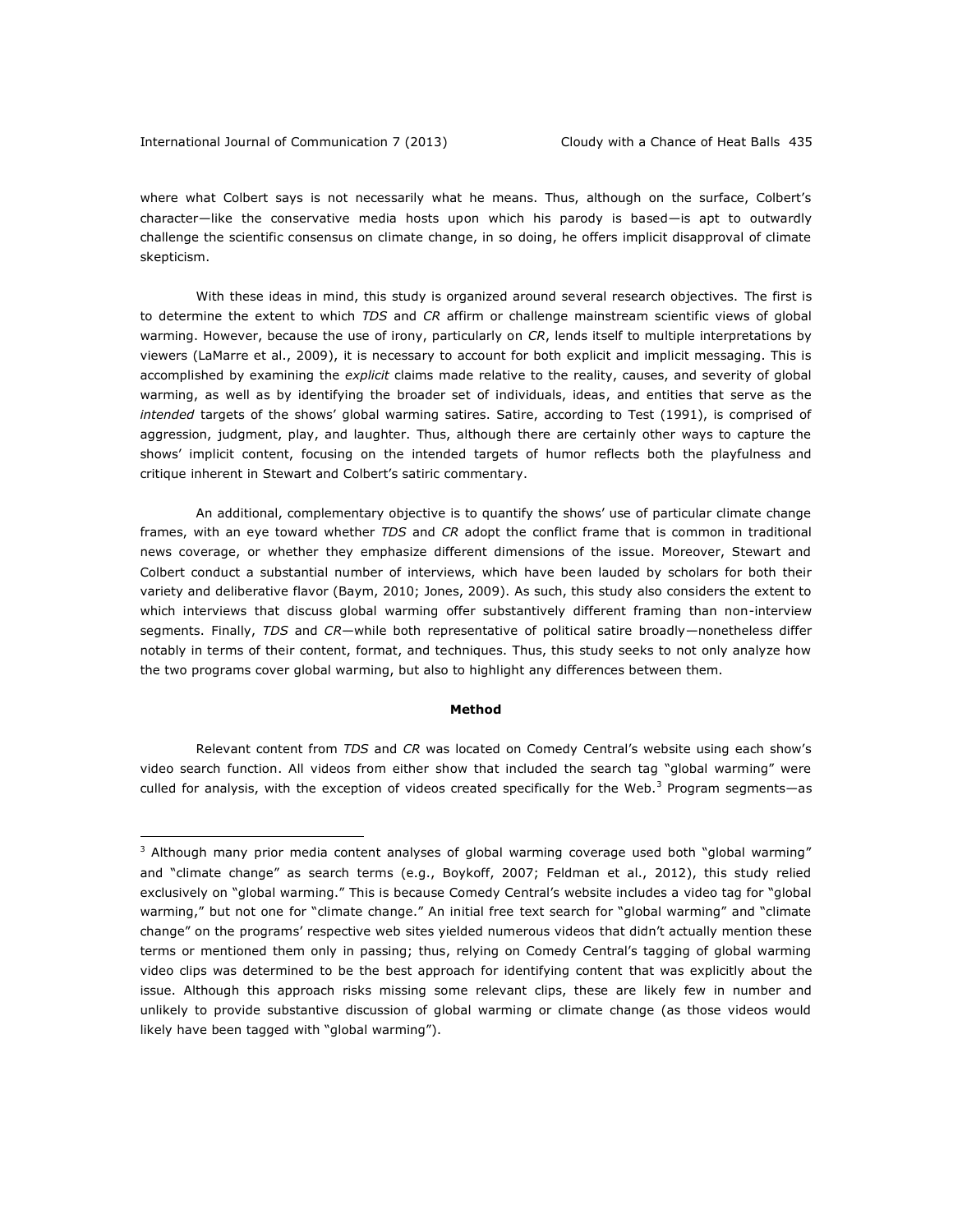opposed to full episodes—were treated as the unit of analysis.<sup>4</sup> For *TDS,* search dates ranged from January 1999, when Stewart took over as host, through April 30, 2012; for *CR*, search dates ranged from the show's debut in October 2005 through April 30, 2012. This yielded 81 videos from *TDS* and 102 from *CR*.

Clips were streamed from Comedy Central's website and coded for several key variables by two trained undergraduate students. Most were binary variables, coded for the presence or absence of particular content. Following Krippendorff (2004), intercoder reliability was verified by having both coders independently analyze a random subset of content. The reliability sample included 42 clips, or 23% of the population.<sup>5</sup> Any disagreements were resolved through discussion. For all variables, Krippendorff's alpha (α) was at least .70.

First, general information about each video was recorded, including its title, air date, length, and whether it included a guest interview. If appropriate, the interview guest's stance toward climate change was coded as either being concerned, dismissive, or neutral/indeterminate (a =.94). Each guest's area of expertise was also coded (e.g., politics/government, writer/journalist, scientist/academic, entertainer, environmentalist, etc.; α =.89). Guests were categorized according to their most prominent role; for example, Al Gore is best known as the former Vice President, so even though he is also now a filmmaker and environmentalist, he was coded as a politician.

The coding scheme was designed to capture the explicit, or surface-level, claims made by Stewart and Colbert relative to the reality, causes, and severity of global warming, as well as the potentially implicit, or latent, messages about global warming that resided in the shows' satirical content. Specifically, each video was coded as to whether or not it included explicit statements that either affirmed or challenged 1) the reality of global warming or its impacts (affirm  $a = .70$ ; challenge  $a = 1.0$ ); 2) human activity as the primary cause of global warming (affirm  $a = .89$ ; challenge  $a = 1.0$ ); and 3) the severity or seriousness of global warming or its impacts (affirm α = .73; challenge α = .74). These six variables were coded purely on the basis of explicit content, without regard to the statements' intended meaning. Only statements from Jon Stewart, *TDS* correspondents, and Stephen Colbert were coded (as opposed to those made by interview guests), given that regular viewers are likely to identify with them most closely, and in turn, to see them as important and trustworthy sources of information (see, e.g., Rubin & Step, 2000). From these individual statement variables, two summary variables were computed:

<sup>&</sup>lt;sup>4</sup> Program segments were pre-determined by Comedy Central, and they typically reflect coherent breaks in an episode (e.g., the show's introduction, host monologue, correspondent report, interview, etc.). The average segment length for both programs was approximately four minutes.

<sup>&</sup>lt;sup>5</sup> Each segment was assigned a number and listed in a Microsoft Excel database. A random number generator was used to select clips for the reliability sample. Prior to testing for reliability, the coders completed two rounds of consensus-coding, each comprised of 10 randomly selected clips. This familiarized the coders with the codebook and allowed for fine-tuning of the coding rules. These samples, along with the reliability sample, were retained for analysis in order to preserve a reasonably sized *N* and maintain the full population of coverage. A follow-up analysis showed that removing these clips from the analysis did not substantively change the results.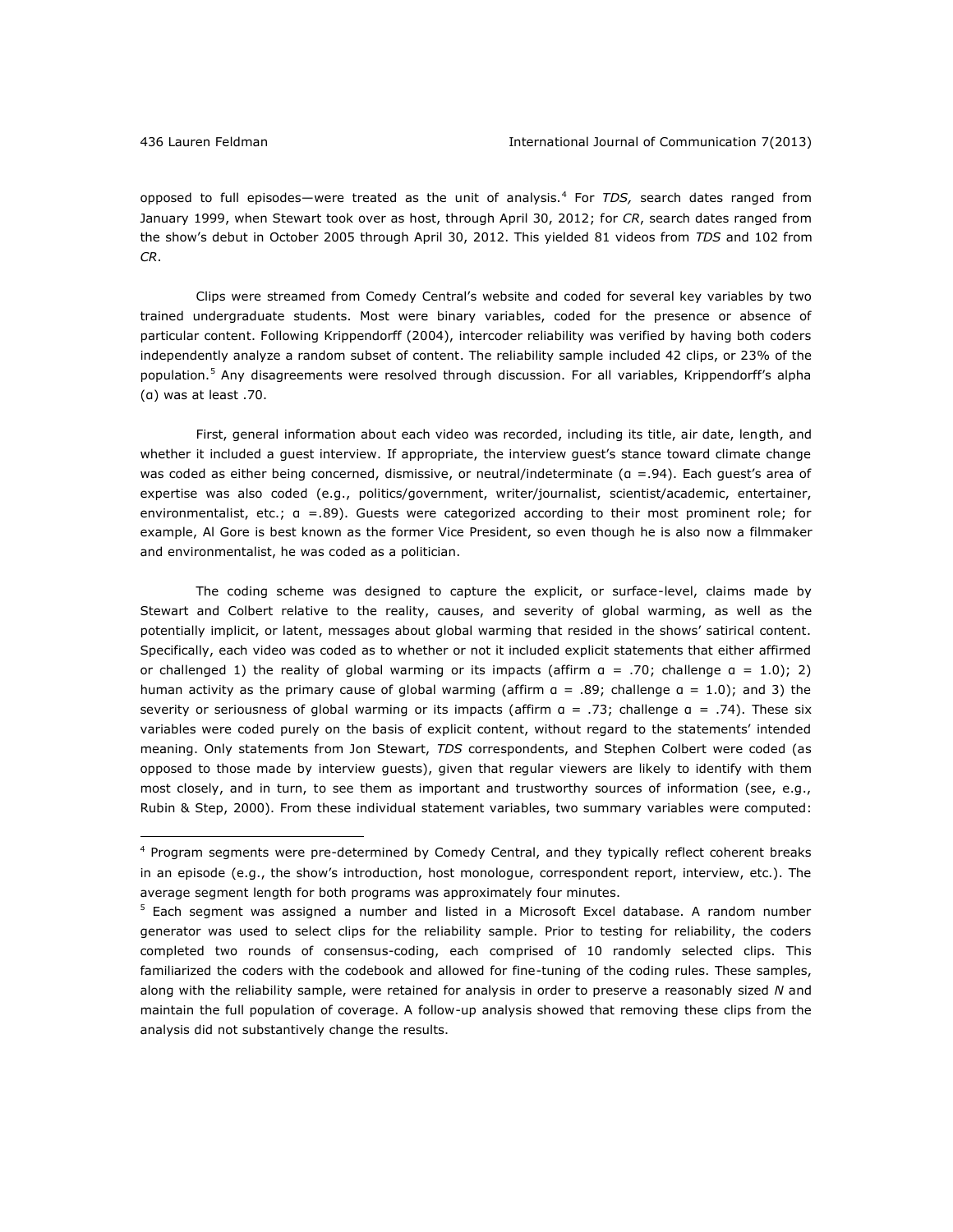One which captured whether *any* explicit statement was made affirming global warming's reality, human causes, or severity; and another which captured whether *any* explicit statement was made challenging global warming's reality, human causes, or severity.<sup>6</sup>

A subsequent set of codes was used to capture the *intended* targets of Stewart's or Colbert's humor about global warming. Targets, which were not mutually exclusive, included 1) Republican or conservative individuals or groups, including politicians, media figures, think tanks, etc. ( $a = .87$ ), with specific codes for 2) President Bush/the Bush administration (α = .83) and 3) other Republican politicians, such as John McCain or James Inhofe ( $a = 1.0$ ); 4) Democrat or liberal individuals or groups ( $a = 1.0$ ), with specific codes for 5) President Obama/the Obama administration ( $a = 1.0$ ), 6) Al Gore ( $a = 1.0$ ), and 7) other Democrat politicians, such as Hillary Clinton or John Kerry (α = 1.0); 8) partisan disagreement or the politicization of climate change  $(a = .73)$ ; 9) climate skepticism or skeptics  $(a = .71)$ ; 10) environmentalism or concern about climate change (α = 1.0); 11) U.S. policy, in general, on climate change ( $a = .73$ ); 12) specific policies or programs designed to mitigate or adapt to climate change ( $a =$ .81); 13) scientists ( $a = 1.0$ ); 14) meteorologists/weather reporters ( $a = 1.0$ ); 15) news media coverage of global warming ( $a = .85$ );<sup>7</sup> 16) the public ( $a = .79$ ); 17) international figures or organizations, including the United Nations ( $a = 1.0$ ); and 18) other, which included targets for which there were not enough instances to warrant a separate category, as well as targets that could not be readily categorized ( $a =$ .73). Targets of humor unrelated to global warming were not coded, nor were targets of interview guests' humor or criticism. Importantly, the focus here was on the *intended* target, which, in many cases, was rooted in irony and therefore was implicit, rather than explicit. The coding of Colbert's humor—which, as discussed earlier, is particularly open to multiple interpretations—operated from the assumption that Colbert is parodying climate change doubters, rather than ridiculing climate change believers. For example, consider the following satirical statement: "Climate scientists say that global warming is real; meanwhile I'm freezing my ass off. Explain *that*, science!"<sup>8</sup> The intended target was coded as climate skepticism, *not* scientists and concern about climate change.

Finally, each video was coded for whether it applied each of seven, nonmutually exclusive climate change frames, whose definitions were adapted from Nisbet (2009) and Myers et al. (2012). Although explicit messages and intended humor targets were coded based only on statements from Colbert, Stewart, or *TDS* correspondents, and not on those from interview guests, the coding of the frames took into account the dialogue of interview guests, as well as that of the hosts and correspondents. A *conflict*  frame (α = .70) was coded if climate change was portrayed in the context of political conflicts and power struggles among elites, by emphasizing the factors that will defeat or pass climate change legislation, the

 $6$  Specifically, the "affirm" summary variable was computed by assigning a value of "1" if either the affirm reality, affirm human impacts, or affirm severity statement variables were coded as 1; it was assigned a "0" if all three of the statement variables were coded as 0. The same procedure was used to compute the "challenge" summary variable.

 $7$  Media coverage was only coded as a target if a specific example of global warming coverage was mentioned. Otherwise, given both that Colbert's character is a parody of conservative media hosts, and that the format of *TDS* parodies nightly news programs, the media would always be coded as a target.

<sup>8</sup> <http://www.colbertnation.com/the-colbert-report-videos/81747/february-05-2007/intro---2-5-07>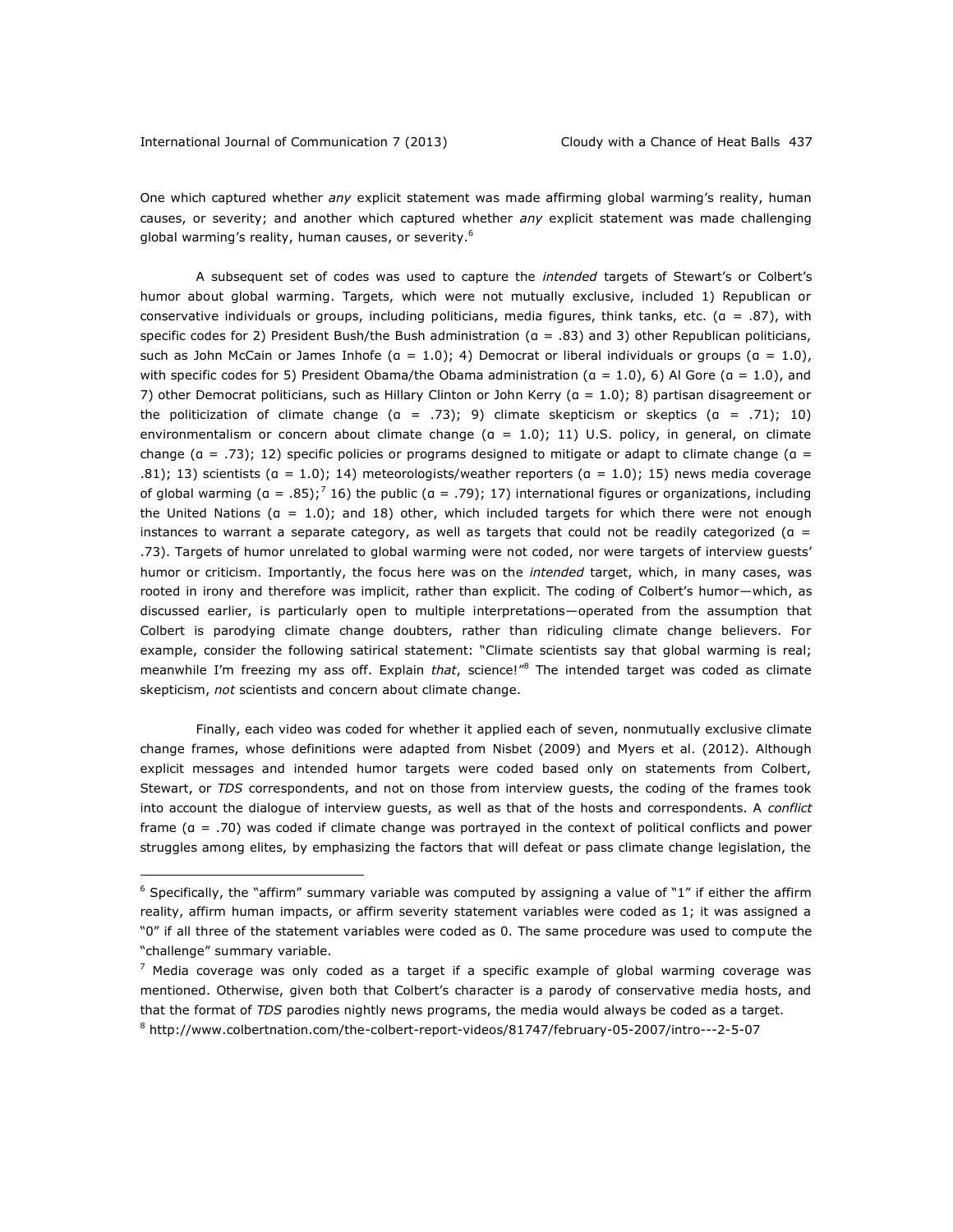linkage between climate change and other political debates, climate change's implications for the popularity or success of political leaders or candidates, or the strategies, tactics, and personalities involved. An *environmental* frame (α = .72) was coded if climate change was discussed in terms of its environmental impacts, such as death or danger to plant and animal species, increase in severe weather events, or sea level rise or flooding. A *public health* frame (α = 1.0) was coded if climate change was referred to as a human health issue, with linkages to disease, respiratory illnesses and allergies, human harm from extreme weather events, or food or water shortages. An *economic* frame (α = .81) was coded if there was discussion of the financial or economic risks or benefits associated with climate change or climate change policy, such as impacts on jobs, costs to consumers, or implications for U.S. global competitiveness. A *national security* frame (α = .85) was coded if climate change was linked to national or global security issues, such as terrorism, dependence on foreign oil, instability and conflict in affected regions of the world, or security risks imposed by displacement of climate change refugees. A *public accountability* frame (α = .73) was coded if climate change was discussed as a matter of research or policy in the public interest or serving special interests, with emphasis on control, transparency, participation, responsiveness, or ownership. For example, a public accountability frame is reflected in stories about Republicans suppressing science, concerns about falsification of climate data, or the politicization of science and climate change. Finally, a *morality* frame (α = .73) was coded if climate change was portrayed as a moral or ethical issue, with or without reference to God or religion.

## **Results**

The results below focus on differences between programs and, in the case of framing, differences between interview and non-interview segments. It is important to note that, because the analyzed clips were intended to provide a census of global warming coverage on *TDS* and *CR* and were not randomly sampled from a larger population, it is not appropriate to use inferential statistics to compare coverage; thus, only relative percentages and frequencies are reported in this article.

## *General Overview of Global Warming Coverage*

Figure 1 plots the number of segments each year from *TDS* and *CR* that discussed global warming. As a point of reference, Figure 1 also depicts the results of a LexisNexis search for transcripts from the cable news channels CNN and Fox News that included "climate change" or "global warming" as subject terms. Since *CR* debuted in 2005, it has paid more attention to global warming than *TDS*, averaging 13 segments per year to *TDS'* six. Coverage of global warming on *CR* peaked in 2007, with 27 segments. This is consistent with the trends in coverage on CNN and Fox News, and it is likely attributable to the 2007 release of the IPCC report and the awarding of the Nobel Peace Prize to the IPCC and Al Gore. *TDS* devoted its greatest amount of coverage to global warming in 2009, with 15 segments. Coverage on *CR* and the cable news networks also spiked in 2009, which was when the United Nations Climate Change Conference was held in Copenhagen, as well as when the "Climategate" scandal—which involved leaked emails from leading climate scientists allegedly revealing that they had manipulated climate data—broke. Of note, while the cable news networks and *TDS* have decreased their coverage of global warming since then, *CR* maintained its attention to the topic in 2010 and 2011.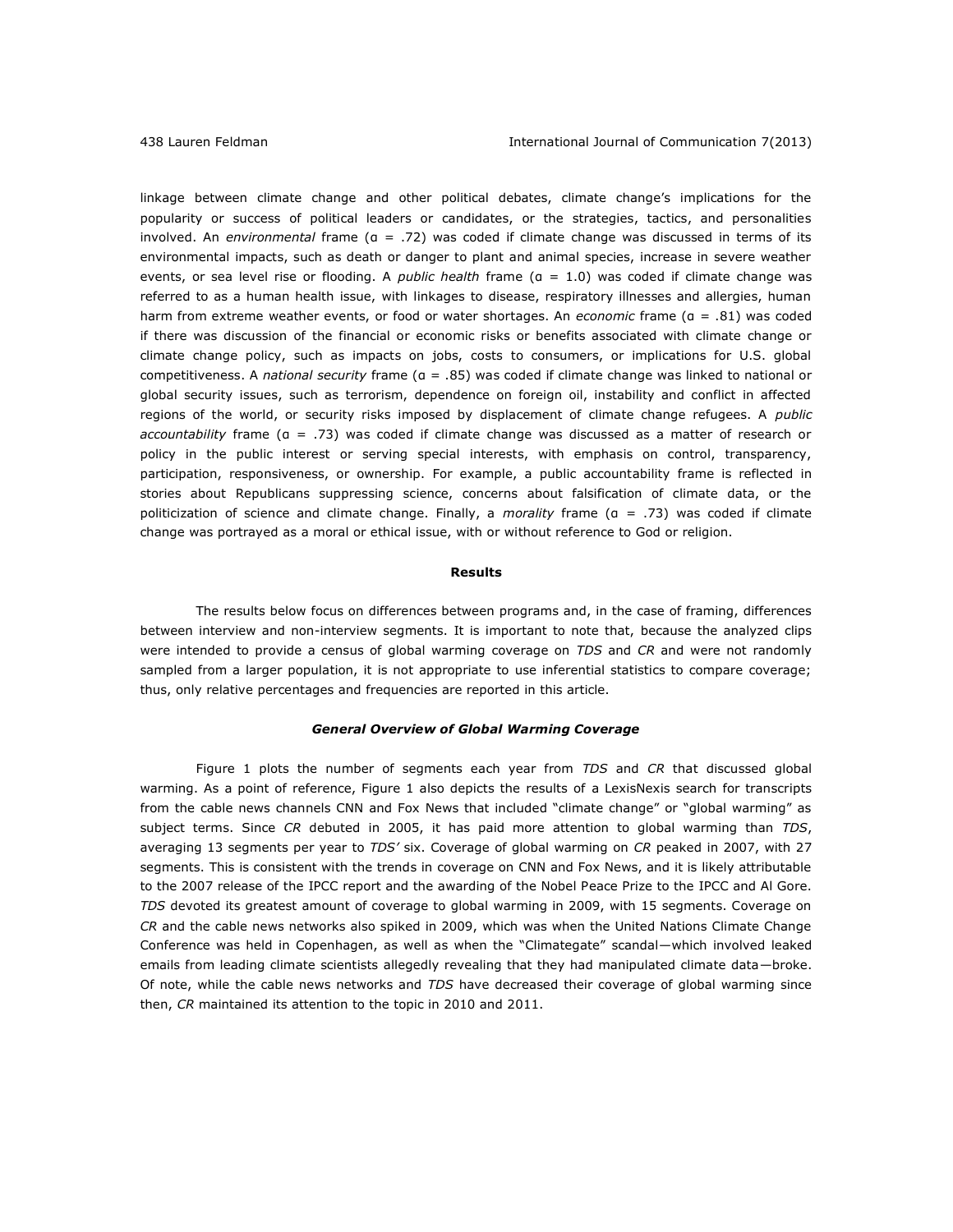

*Figure 1. Coverage of global warming from January 1, 1999 to April 30, 2012.*

On *TDS*, 20% of the show's global warming coverage featured a guest interview; more than a third of *CR* segments (35.3%) included interviews. This imbalance is likely a result of the fact that *CR*  features more interviews overall; Colbert often conducts two separate interviews in a single episode, relative to just one nightly interview on *TDS*. Both hosts were overwhelmingly more likely to interview guests who were concerned about global warming than guests who were dismissive or neutral. Of 16 interview guests on *TDS*, 13 (81.3%) were outwardly concerned about climate change; two (12.5%) did not express a clear stance on climate change, and just one (6.3%) was dismissive of the issue. Of Colbert's 38 interview guests, 29 (76.3%) were concerned about climate change, six (15.8%) were neutral, and three  $(7.9\%)$  were dismissive.<sup>9</sup>

A majority (56.2%) of *TDS*' interview guests were drawn from politics and government, a quarter (25.0%) were either writers or journalists, and the remaining fifth (18.8%) were scientists or academics. On *CR*, guests were more evenly distributed across a wider range of professions, including politics and government (15.8%), writers and journalists (18.4%), scientists and academics (23.7%),

<sup>9</sup> Although 36 segments on *The Colbert Report* (35.5% of the total) featured interviews, Colbert spoke with 38 interview guests, as two of his interviews were with two people simultaneously.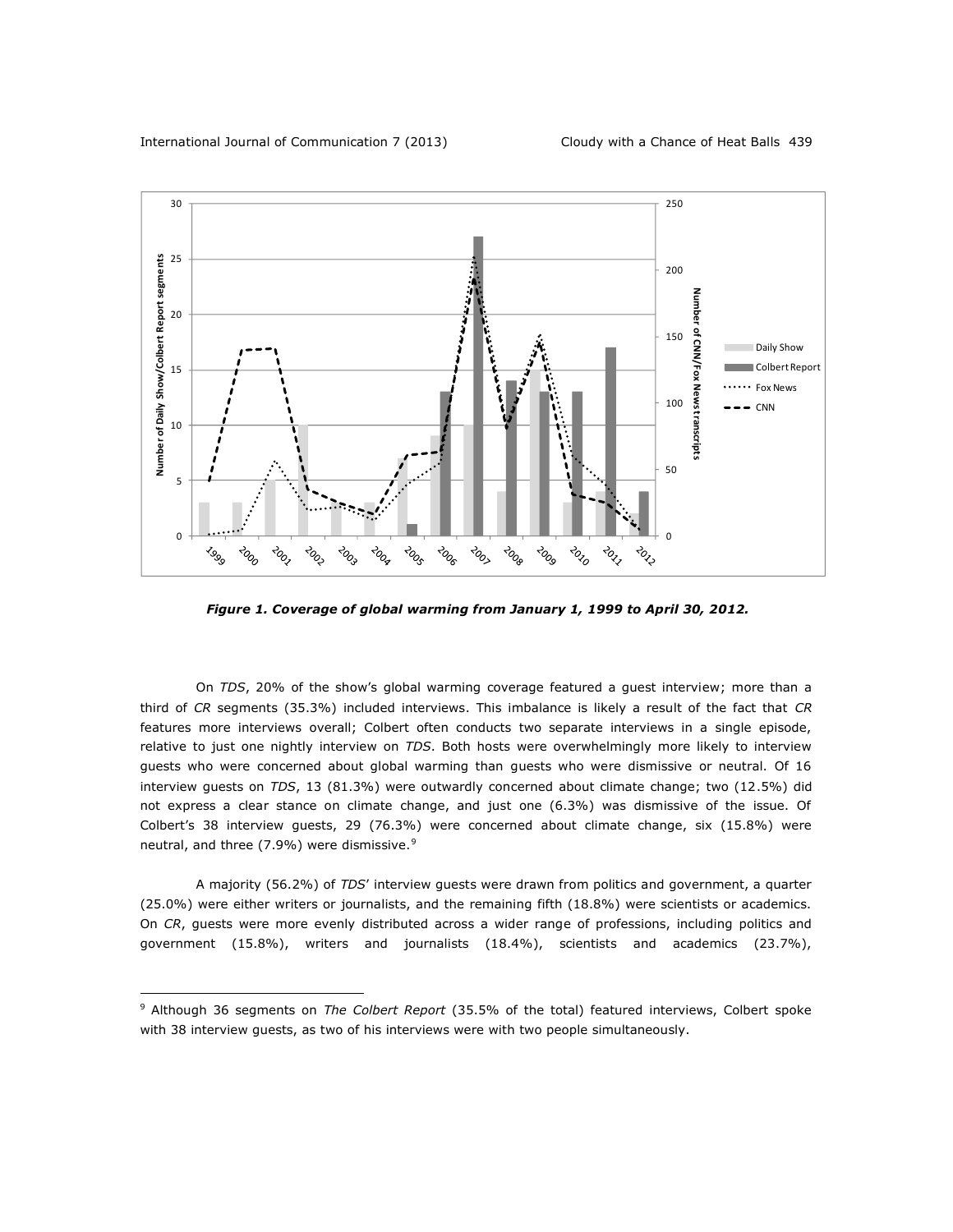environmentalists (18.4%), entertainers (13.2%), industry representatives (5.3%), and business entrepreneurs or inventors (5.3%).

# *Explicit Messaging*

Turning now to the explicit messaging about global warming on *TDS* and *CR*, Table 1 shows that a large majority of segments on both programs included statements from their hosts affirming the reality of global warming and its impacts, as in the following examples:

*Stewart:* This administration has been very slow to accept the reality of climate change, despite the overwhelming evidence.<sup>10</sup> *Colbert:* As I said before, Al Gore's movie made money, and therefore global warming must be real. The market has spoken.<sup>11</sup>

Although the hosts were much less likely to explicitly challenge the reality of global warming, Stephen Colbert did so in approximately one quarter of segments, often calling it a "myth," "lie," or "hoax," as in this example:

*Colbert:* A tip of the hat to my personal hero, 11 feet of snow. . . . Good job, 11 feet of snow. You proved that global warming is a myth. Pretty hard to get the public mobilized to fight greenhouse gases when they're up on their roofs with snowblowers, which, by the way, run on fossil fuels. That's two points for our side. And, hey American Enterprise Institute, you offered a cash prize to anyone who could debunk the recent climate change report. I'd say you owe 11 feet of snow  $$10,000$ .<sup>12</sup>

Just 10% of *Daily Show* segments questioned the reality of global warming.

<sup>&</sup>lt;sup>10</sup> See<http://www.thedailyshow.com/watch/mon-february-5-2007/hot-topic>

<sup>11</sup> See<http://www.colbertnation.com/the-colbert-report-videos/102737/september-13-2007/ed-begley-jr->

<sup>12</sup> See [http://www.colbertnation.com/the-colbert-report-videos/182647/february-12-2007/tip-wag---john](http://www.colbertnation.com/the-colbert-report-videos/182647/february-12-2007/tip-wag---john-howard)[howard](http://www.colbertnation.com/the-colbert-report-videos/182647/february-12-2007/tip-wag---john-howard)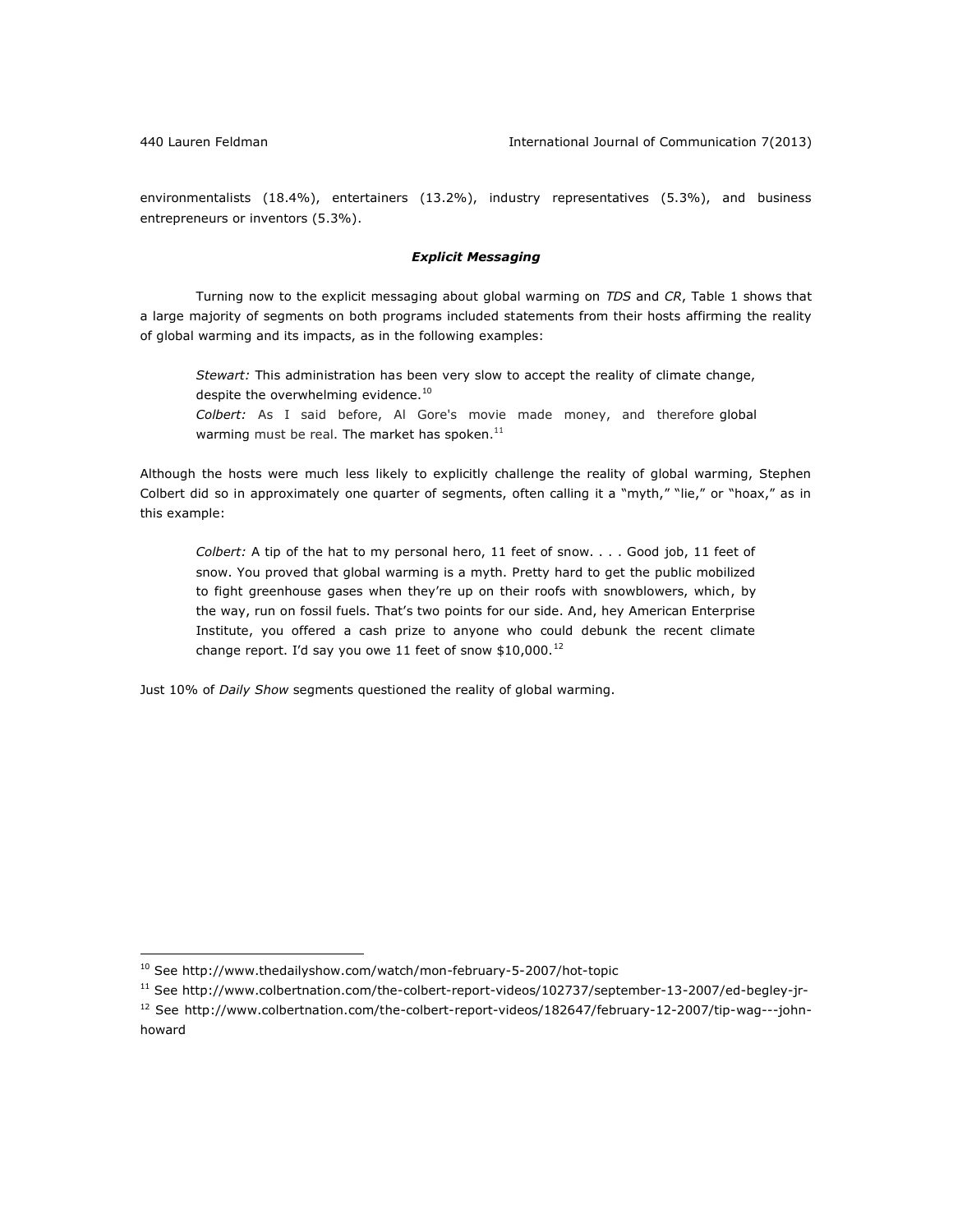|                                |  | <b>The Daily Show</b> | <b>The Colbert Report</b> |
|--------------------------------|--|-----------------------|---------------------------|
| <b>Statement Type</b>          |  | $\frac{0}{0}$         | $\frac{0}{0}$             |
| Reality of Global Warming      |  |                       |                           |
| <b>Affirm</b>                  |  | 70.4                  | 63.7                      |
| Challenge                      |  | 9.9                   | 26.5                      |
| Human Causes of Global Warming |  |                       |                           |
| <b>Affirm</b>                  |  | 34.6                  | 24.5                      |
| Challenge                      |  | 1.2                   | 10.8                      |
| Severity of Global Warming     |  |                       |                           |
| Affirm                         |  | 32.1                  | 29.4                      |
| Challenge                      |  | 33.3                  | 44.1                      |
| Any Type                       |  |                       |                           |
| Affirm                         |  | 71.6                  | 68.6                      |
| Challenge                      |  | 39.5                  | 65.7                      |
| $\overline{N}$                 |  | 81.0                  | 102.0                     |

|  |  |  |  |  |  |  | <i>Table 1. Explicit Messaging about Global Warming on The Daily Show and The Colbert Report.</i> |
|--|--|--|--|--|--|--|---------------------------------------------------------------------------------------------------|
|--|--|--|--|--|--|--|---------------------------------------------------------------------------------------------------|

Explicit statements that affirmed the human causes of global warming appeared in approximately a third of *TDS* segments, and in about a quarter of *CR* segments. Explicit statements that challenged the human causes of global warming were relatively rare, especially on *TDS.*

The most frequent form of explicit challenge to the mainstream scientific view on global warming was relative to its severity, occurring in at least a third of segments from both shows. These included statements that trivialized the consequences or importance of climate change, portrayed it as easily solvable, or upheld it as a positive phenomenon. For example, *CR* features a recurring segment called "Smokin' Pole," which touts the benefits of melting sea ice caused by global warming—such as increased access to oil and shipping routes—and chronicles the ensuing "fight for Arctic riches." Other examples include the following:

*Colbert:* The head of NASA says global warming isn't a problem. Exactly. If the ice caps melt, that's just more water to make Tang. $^{13}$ 

*Mohamad Nasheed (former president of Maldives):* It's not just the Maldives. More than a quarter of the world's population is living in coastal areas. Manhattan is as high as the Maldives, actually.

*Stewart: I'm actually on a really high floor; so, I don't worry about that.*<sup>14</sup>

 $\overline{a}$ 

<sup>13</sup> See<http://www.colbertnation.com/the-colbert-report-videos/88035/june-06-2007/intro---6-6-07>

<sup>&</sup>lt;sup>14</sup> See<http://www.thedailyshow.com/watch/mon-april-2-2012/mohamed-nasheed>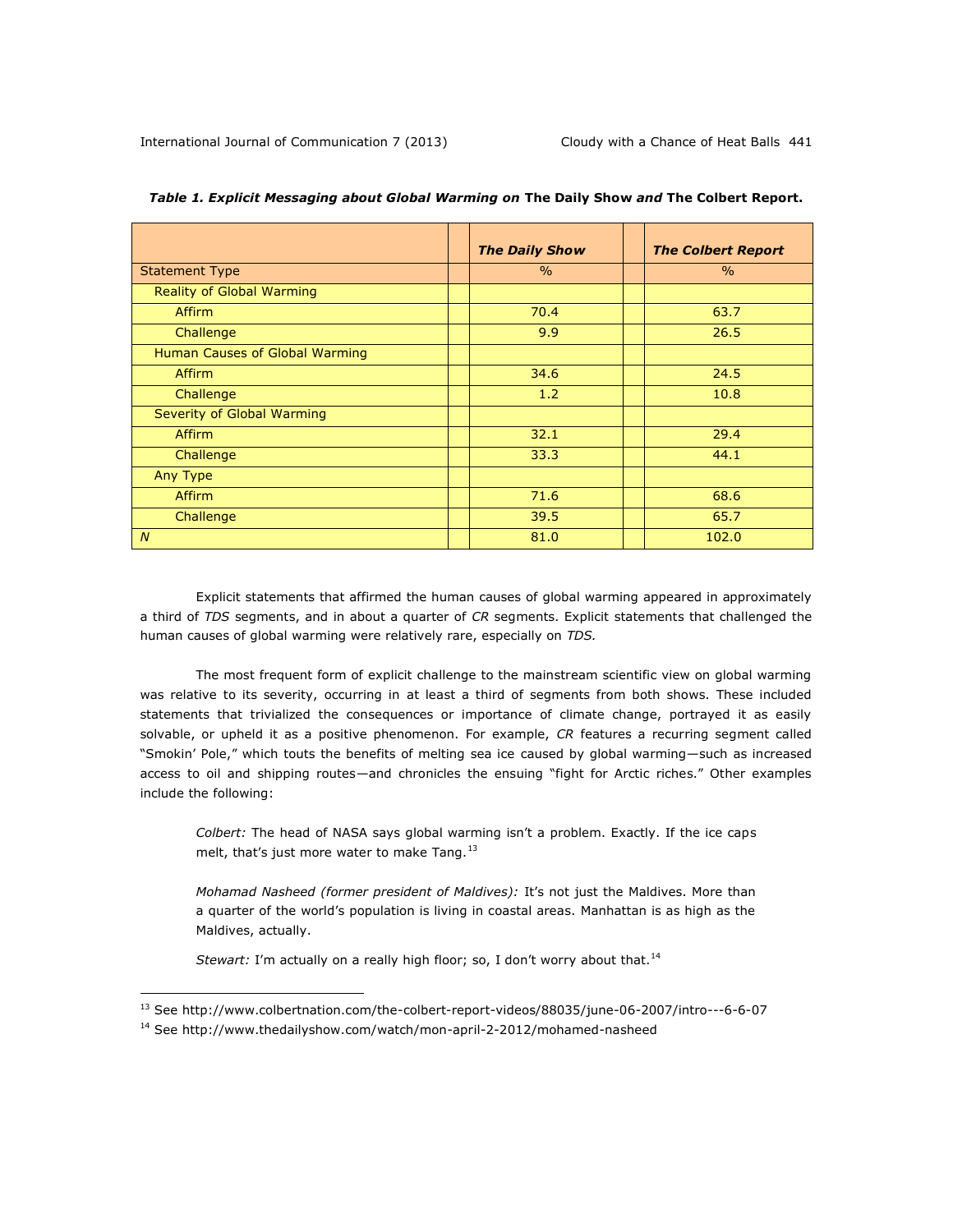Notably, *TDS* was equally as likely to include explicit statements challenging the severity of global warming as it was to include statements affirming the severity; *CR* was *more* likely to include challenging than affirming statements.

Overall, more than two-thirds of the segments on both programs included at least one explicit statement that affirmed the reality, human causes, or severity of global warming. Nearly two-thirds of the *CR* segments included some type of explicit statement challenging the scientific view on global warming, whereas less than half of the *TDS* segments did so.

### *Intended Targets of Humor*

Table 2 presents the distributions of intended targets of global warming humor across the two programs. On *TDS*, the most frequent targets were conservatives or Republicans, with 44% of segments targeting this group, relative to 26.5% of segments from *CR*. This was driven, in large part, by *TDS'* criticism of the Bush administration: More than a quarter of its segments targeted George W. Bush or his administration, while just over 10% of *CR* segments targeted Bush. Democrats and liberals, however, did not escape *TDS'* ire; they were targeted in nearly a quarter of *TDS* clips, compared to 16% of *CR* segments.

*TDS* also diverged from *CR* in its targeting of U.S. policy on global warming: Nearly a fifth of *TDS*  segments critiqued U.S. policy, compared to less than 10% from *CR*. Across both programs, in approximately 70% of cases, a critique of U.S. policy went hand-in-hand with a critique of the Bush administration, as in this *TDS* example:

*Stewart*: Last year, the Supreme Court ruled in Massachusetts v. the EPA that the Environmental Protection Agency must regulate greenhouse gases because they are pollutants and not, as the administration tried to argue, the musky cologne that makes the atmosphere sexy. Now, now, wait, be patient, it gets amazing. There was still hope. Maybe the Environmental Protection Agency wouldn't come up with an effective or economical plan. Ah, but, they did come up with a plan, and they e-mailed this plan to the White House. And here's where it gets amazing. The White House avoided implementing the EPA's recommendation by informing the agency that they would not open the e-mail. Amazing. The White House is treating America's environmental policy like a spam boner-pill ad. . . . By the way, here's the best part of the whole story. Not opening the e-mail worked. Rather than walk the hard copy over to the government, the EPA rewrote the policy to Bush's liking.<sup>15</sup>

<sup>15</sup> See<http://www.thedailyshow.com/watch/wed-june-25-2008/be-patient-this-gets-amazing---epa-e-mail>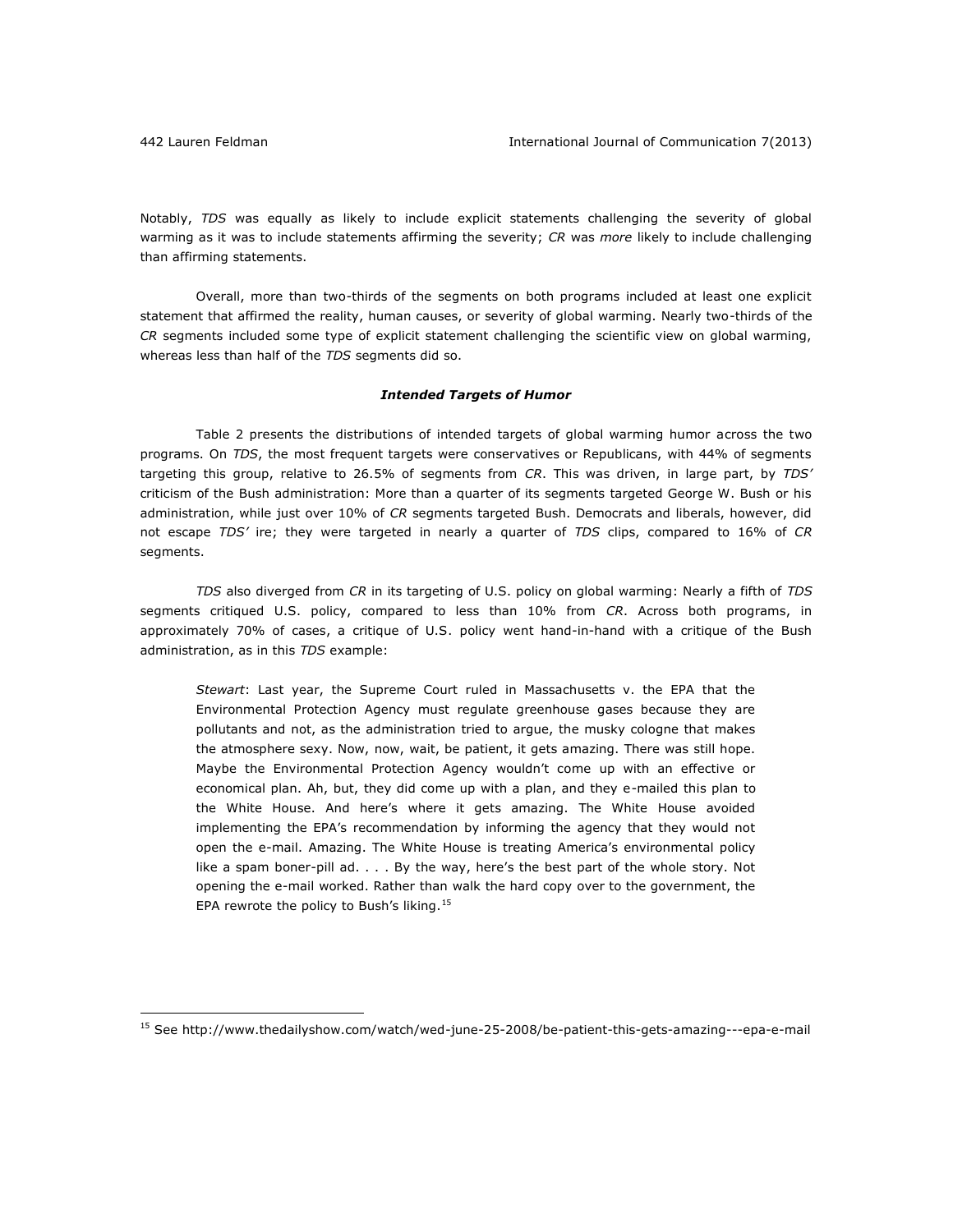*TDS* was also nearly twice as likely as *CR* to target specific policies or programs designed to adapt to or mitigate global warming, such as "cap and trade." *TDS* was more than three times as likely as *CR* to target scientists and meteorologists, although this comprised a relatively small percentage of segments overall.

|                            | <b>The Daily Show</b> | <b>The Colbert Report</b> |
|----------------------------|-----------------------|---------------------------|
| Target of Humor            | $\frac{0}{0}$         | $\frac{0}{0}$             |
| Conservatives/Republicans  | 44.4                  | 26.5                      |
| <b>Bush administration</b> | 27.2                  | 10.8                      |
| Other politicians          | 16.0                  | 12.7                      |
| Democrats/Liberals         | 23.5                  | 15.7                      |
| Obama administration       | 1.2                   | 1.0                       |
| Al Gore                    | 16.0                  | 12.7                      |
| Other politicians          | 6.2                   | 4.9                       |
| Politicization             | 16.0                  | 12.7                      |
| Climate skepticism         | 22.2                  | 65.7                      |
| Environmentalism           | 11.1                  | 5.9                       |
| U.S. policy                | 18.5                  | 8.8                       |
| <b>Specific policy</b>     | 14.8                  | 7.8                       |
| <b>Scientists</b>          | 12.3                  | 3.9                       |
| <b>Meteorologists</b>      | 8.6                   | 2.0                       |
| News media                 | 9.9                   | 10.8                      |
| <b>Public</b>              | 9.9                   | 7.8                       |
| <b>International</b>       | 8.6                   | 8.8                       |
| Other                      | 19.8                  | 21.6                      |
| $\boldsymbol{N}$           | 81.0                  | 102.0                     |

*Table 2. Intended Targets of Global Warming Humor in* **The Daily Show** *and* **The Colbert Report.**

The most frequent target of humor on *CR* was climate skepticism, occurring in 65.7% of segments, compared to 22.2% of *TDS* segments. This disproportionate emphasis by *CR* is unsurprising, given that a critique of climate skepticism is implicit in Colbert's parodic performance as a conservative pundit. Of note, a full 84% of *CR* segments that included at least one explicit statement challenging the scientific view on global warming also critiqued climate skepticism. Thus, although Colbert frequently challenged climate change in his explicit messaging (as we saw in Table 1), the implied meaning of this messaging was often different. *TDS* was less likely to use its explicit messaging as an implied critique of climate skepticism: Just 28% of *TDS* segments that contained at least one explicit global warmingchallenging statement also targeted climate skepticism in its humor.

More than a tenth of segments on both shows targeted the politicization of climate change or partisan disagreement on the issue, and similar percentages targeted Al Gore, as well as Republicans or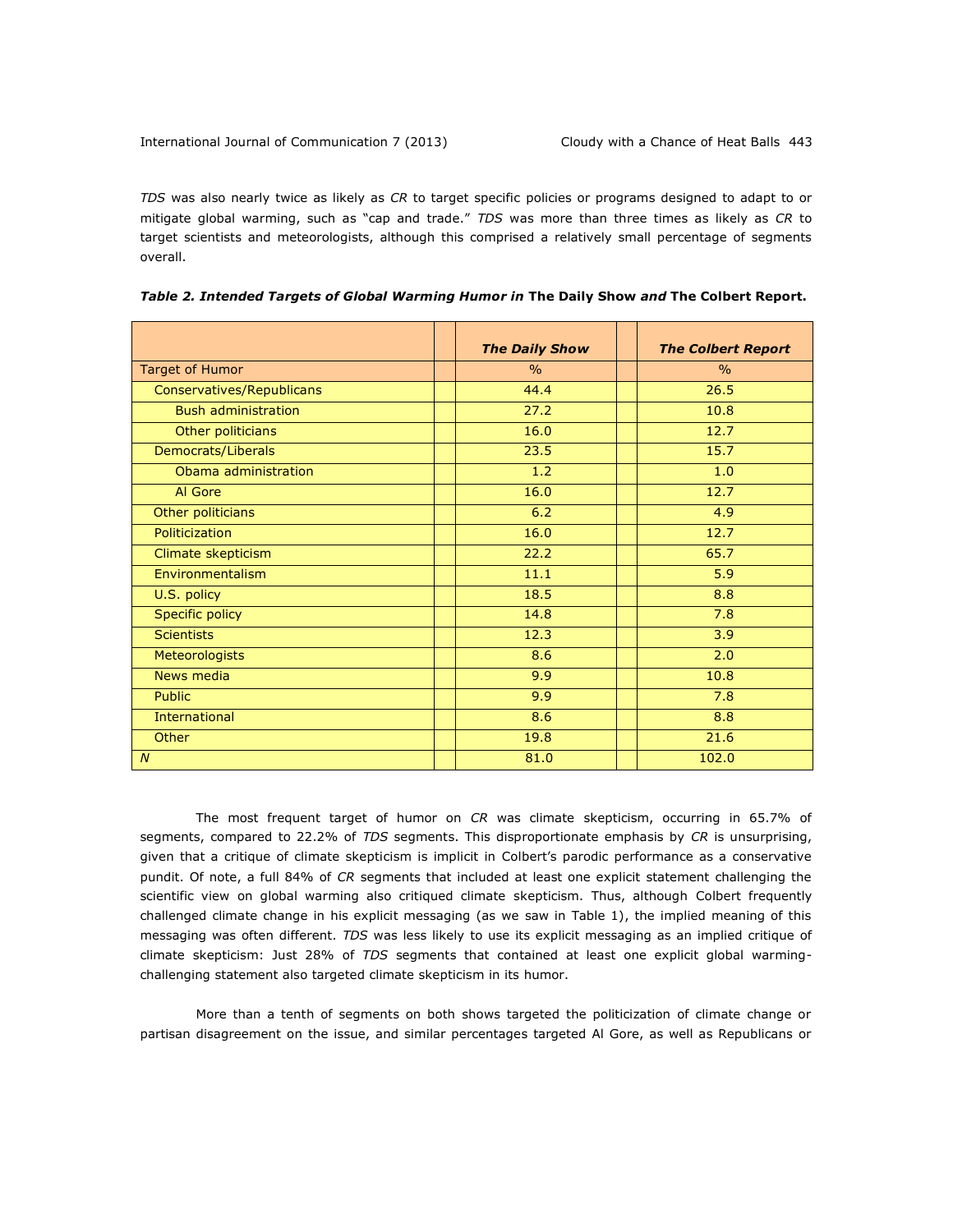other conservative politicians. Targets that appeared with relative infrequency across both programs were President Obama, other Democrats or liberal politicians, media coverage of global warming, the public, international leaders or groups, and environmentalism.

## *Framing*

The results of the framing analysis are presented in Table 3. The most common frame was a conflict frame, appearing in a majority of segments from both shows. On *TDS*, interview segments were more likely than non-interview segments to invoke a conflict frame, whereas the reverse was true on *CR*. This is perhaps owing to the higher proportion of *TDS* interview guests culled from political life. Although climate change was frequently framed in terms of political conflict, this frame was also subject to critique. Climate skepticism—which is inherent in the political conflicts surrounding climate change—was a target of humor in 62.5% of conflict-framed segments from *CR*, 26.9% of conflict-framed segments from *TDS*, and 45.4% of conflict-framed segments overall. Moreover, in nearly one-fifth (18.5%) of conflict-framed segments, either partisan bickering or the politicization of climate change was a target of humor. This was particularly true of *TDS*: Here, 23% of conflict-framed segments targeted politicization, relative to 14% of conflict-framed segments on *CR*. Overall, 56.5% of conflict-framed segments across both shows targeted either climate skepticism or politicization.

|                       |               | <b>The Daily Show</b> |                   |               | <b>The Colbert Report</b> |                   |
|-----------------------|---------------|-----------------------|-------------------|---------------|---------------------------|-------------------|
|                       | Overall       | <b>Interview</b>      | Non-              | Overall       | <b>Interview</b>          | Non-              |
|                       |               | segments              | <b>interviews</b> |               | segments                  | <b>interviews</b> |
|                       | $\frac{0}{0}$ | $\%$                  | $\frac{0}{0}$     | $\frac{0}{0}$ | $\%$                      | $\%$              |
| Frame                 |               |                       |                   |               |                           |                   |
| <b>Conflict</b>       | 64.2          | 75.0                  | 61.5              | 54.9          | 41.7                      | 62.1              |
| Environmental         | 50.6          | 62.5                  | 47.7              | 47.1          | 61.1                      | 39.4              |
| Public accountability | 39.5          | 25.0                  | 43.1              | 38.2          | 36.1                      | 39.4              |
| <b>Economic</b>       | 11.1          | 31.3                  | 6.2               | 25.5          | 47.2                      | 13.6              |
| National security     | 4.9           | 18.8                  | 1.5               | 9.8           | 8.3                       | 10.6              |
| Public health         | 4.9           | 6.3                   | 4.6               | 2.9           | 8.3                       | 0.0               |
| <b>Morality</b>       | 6.2           | 25.0                  | 1.5               | 8.8           | 11.1                      | 7.6               |
| $\overline{N}$        | 81.0          | 16.0                  | 65.0              | 102.0         | 36.0                      | 66.0              |

*Table 3. Climate Change Framing in Interview and Non-Interview Segments from* **The Daily Show** *and* **The Colbert Report.**

Approximately half of all segments from both shows used an environmental frame. For both programs, but especially *CR*, this frame was more prevalent in interviews than in non-interviews. A public accountability framing was also relatively common. On *CR*, this frame appeared regardless of segment type; on *TDS*, a public accountability frame was more likely in non-interview segments than in interview segments. *CR*, overall, was more than twice as likely as *TDS* to frame climate change as an economic issue; however, in both programs, an economic frame occurred with significantly greater frequency in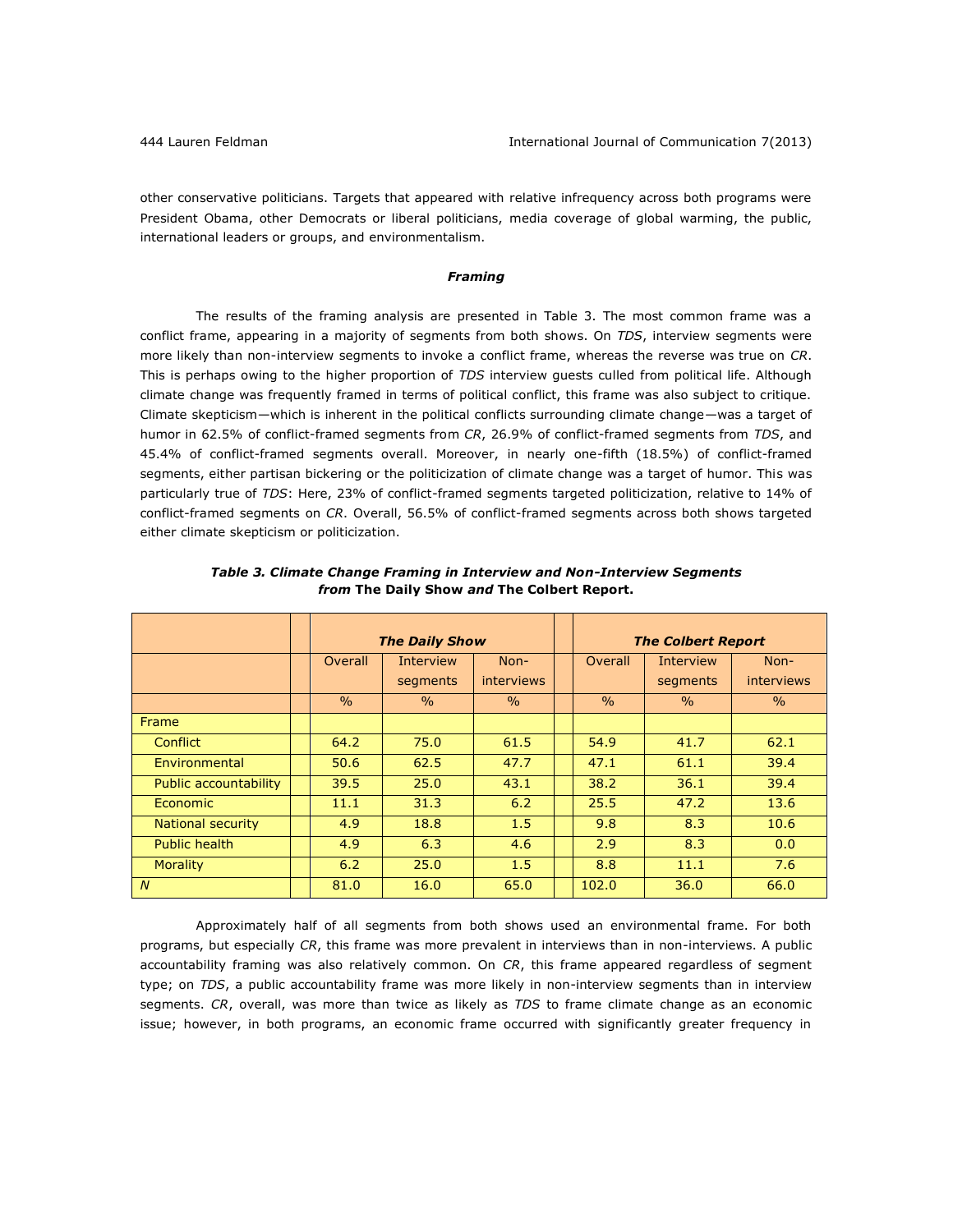interviews than in non-interviews. A public health frame was relatively rare, appearing in less than 5% of total segments, though it was more likely in *CR* interviews. Morality and national security frames, although uncommon overall, appeared disproportionately in *TDS* interviews.

### **Discussion**

The primary goal of this study was to systematically examine global warming coverage on *TDS* and *CR* in an effort to understand how these programs represent the issue to their audiences. The analysis focused on explicit statements about global warming, as well as on issue framing—aspects of coverage which are the typical concerns of traditional news media content analyses, and which prior theory and research suggest are likely to influence audiences' interpretation of an issue. But *TDS* and *CR* are not traditional news programs, and it was thus important to also capture their satirical content, which this study did by cataloguing the intended targets of the programs' humorous critiques related to global warming.

The results, in aggregate, show that *TDS* and *CR* present a picture of global warming that is fairly consistent with the prevailing scientific view. For example, more than two-thirds of segments across both programs explicitly affirmed either the reality, the human causes, or the severity of global warming. The most frequent joke targets were climate skepticism, in general, and specific individuals and groups associated with skepticism (e.g., George W. Bush, conservatives, etc.). Moreover, individuals who are dismissive of global warming only rarely appeared as interview guests. Instead, the shows are friends to global warming activists, environmental policy makers, scientists, and science writers—people who, in their interview appearances, were often able to shift the frame of reference from political conflict to other aspects of global warming, such as its environmental, economic, or public health implications.

At the same time, there are some concerning aspects of the coverage. More than a third of segments across the two programs made explicit statements that trivialized global warming, touted its benefits, or otherwise undermined its severity. Political leaders and their policies were frequently mocked on both shows. Indeed, a substantial portion of segments, particularly on *TDS*, took aim at U.S. policy on global warming, or at specific policies designed to mitigate or adapt to climate change. And, on both programs, a conflict frame was the most prominent.

From the perspective of climate change advocates, these findings are potentially troubling for several reasons. Behavior change and risk communication theories suggest that, in order to get people to take action on an issue like climate change, they must perceive the issue to be serious and personally consequential, and they must be offered reasonable solutions to the problem (Witte, 1992). If *TDS* and *CR*  regularly downplay the severity of climate change (at least explicitly) while also criticizing the actions that can be taken to mitigate the problem, public engagement might be less likely. At the same time, highlighting the self-interest of political leaders and their incompetent handling of climate change can increase cynicism (Cappella & Jamieson, 1997). Indeed, Hart and Hartelius argue that Jon Stewart's brand of political critique is, in effect, "unbridled political cynicism" (2007, p. 263), which can stultify social change by fostering indifference. As such, it is possible that the programs' satirical treatment of global warming could undermine audience perceptions of the issue's importance and the need for mitigating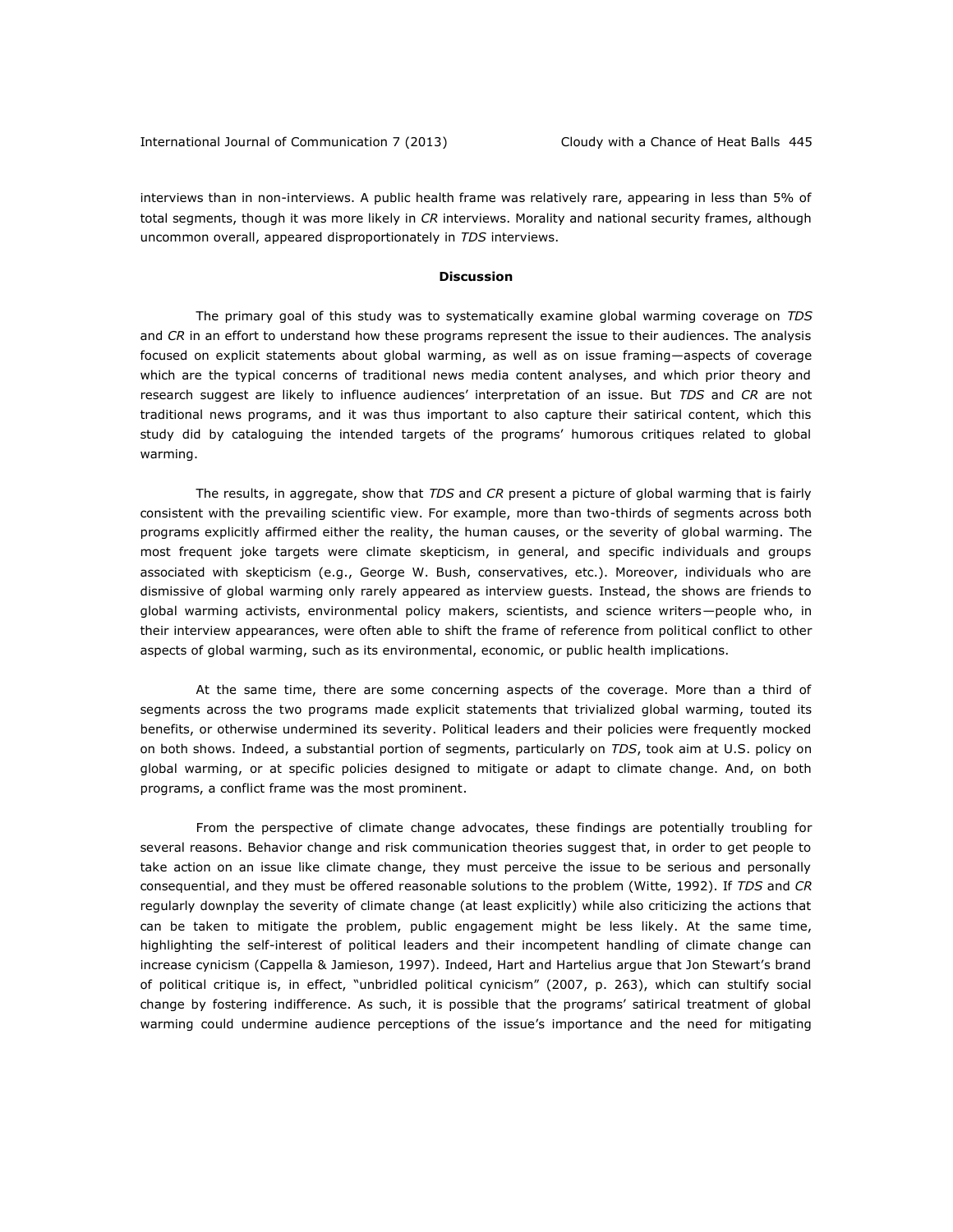government action. Moreover, critiques of global warming skepticism, particularly on *CR*, were often communicated via messages which—on their face— questioned the reality, human causes, or severity of global warming. This ambiguity means that audiences may not "get" the shows' criticism of climate skepticism and political inaction; this might be particularly true among conservative viewers, who are predisposed to be dismissive of climate change, and whose beliefs might be reinforced as a result of Colbert's explicit messaging (see LaMarre et al., 2009).

On the other hand, criticizing stagnant climate policy and politicians' lack of accountability on the issue, while at the same time affirming the reality of global warming, might create anger, which can incite action (see, e.g., Valentino et al., 2011). Moreover, more than half of the segments that used a conflict frame criticized this frame by also targeting either climate skepticism or politicization and partisan bickering. Overall, then, the coverage and framing of climate change on *TDS* and *CR* reflect the complexity of the issue and the difficult reality of the political conflict within which it has become embedded. Indeed, it is important to remember that *TDS* and *CR* are largely derivative of "real" news coverage; that is, their commentary is a response to news as it is reported in more traditional outlets. As such, it is unsurprising that the conflict frame which dominates mainstream news coverage of global warming is adopted here, as well; what is notable is the frequency with which the frame is critiqued.

The results also reaffirm important characteristics of the two programs which have been documented in prior research. *TDS* was more policy-focused in its coverage than *CR*, and it frequently took aim at political leaders, particularly President George W. Bush. Consistent with Stewart's reputation for holding politicians accountable for their actions and words, *TDS* regularly framed climate change in terms of public accountability. Although this was true of both programs, it was especially likely in noninterview *TDS* segments. The portrayal of global warming on *CR*, on the other hand, was very much embedded in Colbert's parody of right-wing punditry. Echoing conservative commentators, Colbert was more likely than Stewart to explicitly challenge the mainstream scientific view on climate change, and yet to be implicitly critiquing climate skepticism. *CR* was also more likely than *TDS* to frame climate change as an economic issue, which is a typical frame used by conservatives, who tend to portray actions to reduce climate change as a grave economic threat (McCright & Dunlap, 2000; Nisbet, 2009). In fact, even *CR's* greater overall coverage of global warming relative to *TDS* is consistent with conservative media; the issue receives more coverage on Fox News than on nonconservative outlets CNN and MSNBC (Feldman et al., 2012). Finally, the framing analysis reinforces the programs' interview segments as a variegated source of information on critical contemporary issues. In many cases, the interview segments were more likely than non-interviews to offer alternatives to the typical conflict framing of global warming.

As with any study, there are limitations that should be kept in mind. First, our identification of segments for coding relied on Comedy Central's "tagging" of videos. To the extent that this process is imperfect, some relevant segments may have been excluded. Likewise, segments that didn't explicitly mention global warming, but still discussed related issues, such as alternative energy, may have been left out. Second, although the reliability we achieved was acceptable, human coding introduces an inherent subjectivity to the analysis. Moreover, quantitative analysis is necessarily crude and reductive and, as such, obscures important nuances of coverage. Specific transcript examples were given throughout the manuscript to better illuminate the nature of the content, but qualitative analysis is better suited for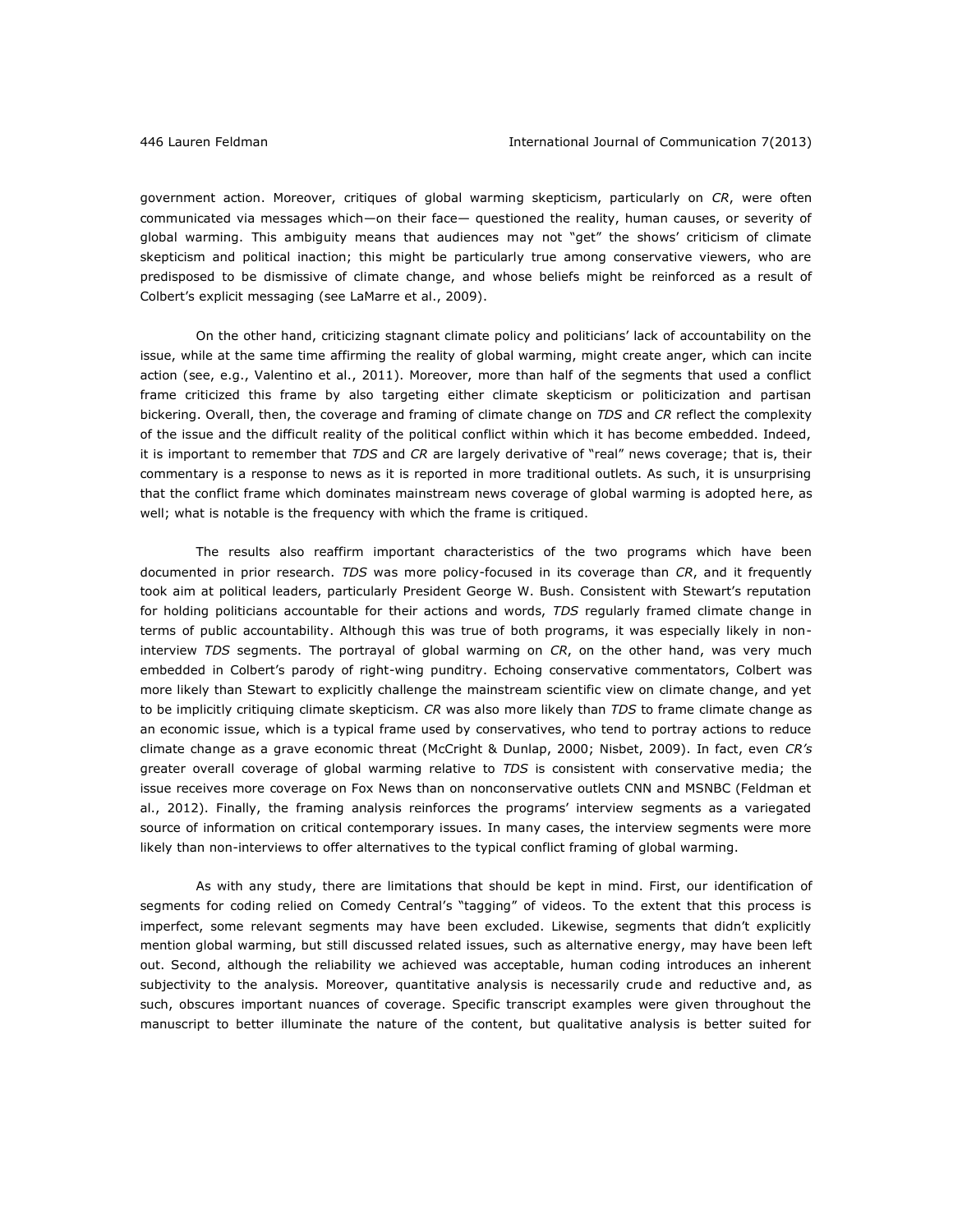explicating meaning and unpacking the frames used in the coverage. Nonetheless, given the inherent difficulty in quantitatively coding satire, this study makes important advances over prior research in its efforts to systematically capture both explicit and implicit message content. Finally, although content analysis provides an important baseline for assessing effects, conclusions regarding the impact of these programs on public knowledge and attitudes must await findings from future surveys or experimental studies of audiences.

Despite some limitations, this study provides important insight into how *TDS* and *CR* function in our mediated political landscape. In its broadest sense, this study asked whether satiric news programs like *TDS* and *CR*—which do not have to adhere to journalistic norms—offer a clear alternative to mainstream coverage of controversial issues. The answer is yes—and no. On one hand, unlike traditional news, *TDS* and *CR* can take a stand on an issue like global warming, asserting its reality and questioning its dissenters in ways that an "objective" journalist often cannot. This is an important democratic function of the media, in that it helps to "signify . . . what is 'true' or at least reveal what is perceived to be true within the relevant knowledge community" (Curran, 2005, p. 130). On the other hand, although these shows are not constrained by traditional journalistic norms, they rely on traditional news coverage for their material. Thus, even when *TDS* and *CR* engage in frame critique and reinterpretation, the original frame is likely to be present in the coverage, as we saw here with the prevalence of the conflict frame. Because, in such a situation, the original frame is still made cognitively accessible to viewers, its influence will not necessarily be fully negated by the critique. At the same time, *TDS* and *Colbert Report* are comedy programs. Their job is to make fun. Even when humor is being used to raise awareness of a problem, it risks trivializing the problem and, as a result, lowering its perceived severity (Moyer-Guse, Mahood, & Brookes, 2011). Thus, appropriately conveying the seriousness of policy issues—particularly issues, like global warming, with which people do not have much direct experience—might be difficult to do in a humorous context. Finally, this study reveals a sharp inconsistency—particularly on *CR*—between what the hosts say and what they really mean. Given the openness with which viewers construct meaning when faced with this kind of ambiguity (LaMarre et al., 2009), the question of whether *TDS* and *CR* effectively challenge mainstream news narratives and political spin may truly be in the eye of the beholder.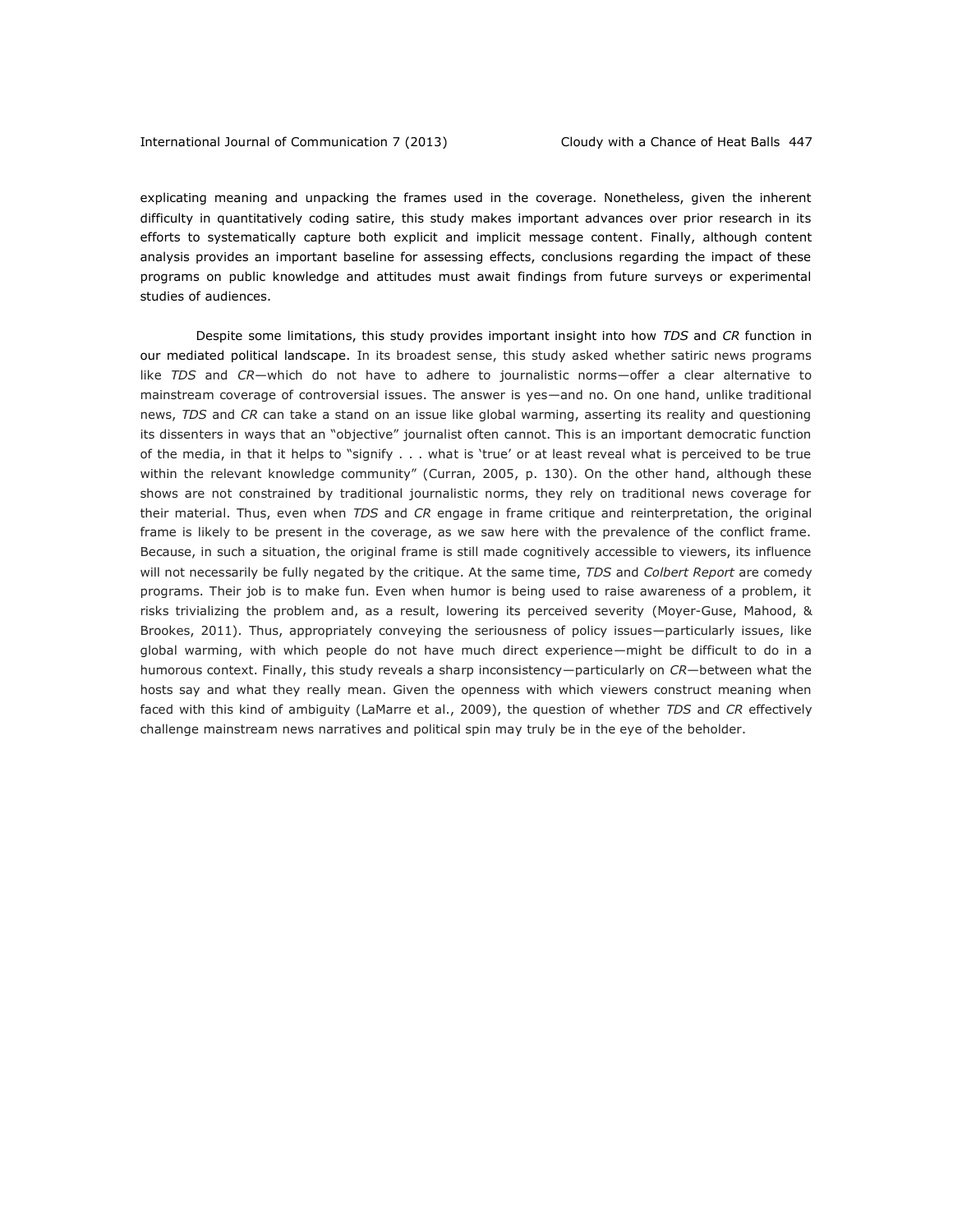# **References**

- Antilla, L. (2005). Climate of skepticism: U.S. newspaper coverage of the science of climate change. *Global Environmental Change*, *15*, 338–352.
- Baym, G. (2009). Stephen Colbert's parody of the postmodern. In J. Gray, J. P. Jones, & E. Thompson (Eds.), *Satire TV: Politics and comedy in the post-network era* (pp. 123-146). New York, NY: NYU Press.
- Baym, G. (2010). *From Cronkite to Colbert: The evolution of broadcast news*. Boulder, CO: Paradigm Publishers.
- Baym, G., & Shah, C. (2011). Circulating struggle: The online flow of environmental advocacy clips from *The Daily Show* and *The Colbert Report*. *Information, Communication & Society*, *14*(7), 1017– 1038.
- BBC News. (2005, July 4). Bush rejects Kyoto-style G8 deal. Retrieved from <http://news.bbc.co.uk/2/hi/americas/4647383.stm>
- Boykoff, M. T. (2007). From convergence to contention: United States mass media representations of anthropogenic climate change science. *Transactions of the British Institute of Geographers*, *32*, 447–489.
- Boykoff, M. T., & Boykoff, J. M. (2004). Balance as bias: Global warming and the U.S. prestige press. *Global Environmental Change*, *14*, 125–136.
- Boykoff, M. T., & Boykoff, J. M. (2007). Climate change and journalistic norms: A case-study of US mass media coverage. *Geoforum, 38*(6), 1190–1204.
- Brewer, P. R., & Marquardt, E. (2007). Mock news and democracy: Analyzing *The Daily Show*. *Atlantic Journal of Communication*, *15*(4), 249–267.
- Cappella, J. N., & Jamieson, K. H. (1997). *Spiral of cynicism: The press and the public good.* New York, NY: Oxford University Press.
- Corbett, J. B., & Durfee, J. L. (2004). Testing public (un)certainty of science: Media representations of global warming. *Science Communication*, *26*(2), 129–151.
- Curran, J. (2005). What democracy requires of the media. In G. Overholser & K. H. Jamieson (Eds.), *The*  institutions of American democracy: The press (pp. 120-140). New York, NY: Oxford University Press.
- Dunlap, R. E., & McCright, A. M. (2011). Organized climate change denial. In J. S. Dryzek, R. B. Norgaard, & D Schlosberg (Eds.), *The Oxford handbook of climate change and society* (pp. 144–160). Oxford, UK: Oxford University Press.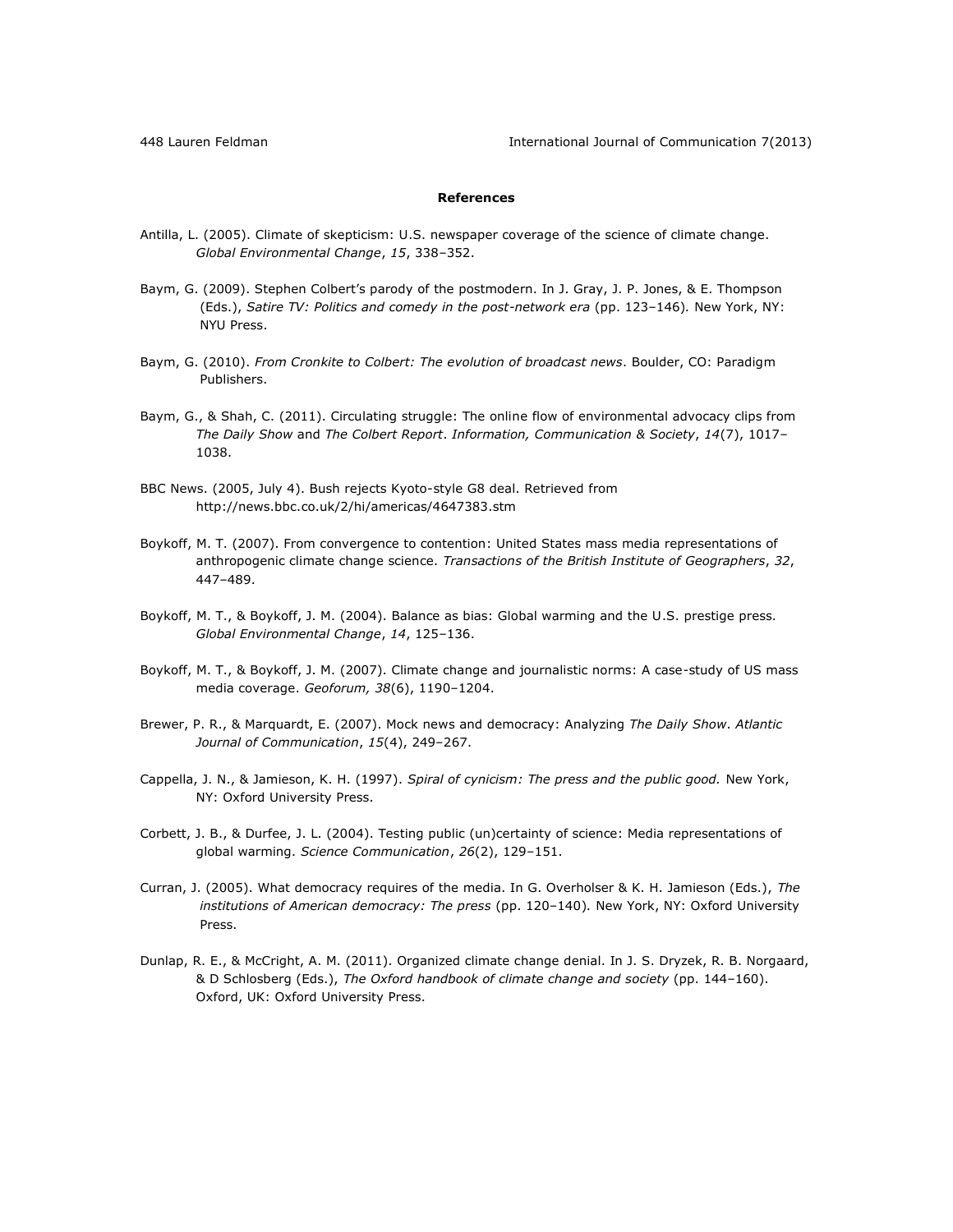- Eilperin, J. (2006, April 6). Climate researchers feeling heat from White House. *The Washington Post*. Retrieved from [http://www.washingtonpost.com/wp](http://www.washingtonpost.com/wp-dyn/content/article/2006/04/05/AR2006040502150_pf.html)[dyn/content/article/2006/04/05/AR2006040502150\\_pf.html](http://www.washingtonpost.com/wp-dyn/content/article/2006/04/05/AR2006040502150_pf.html)
- Entman, R. M. (1993). Framing: Toward clarification of a fractured paradigm. *Journal of Communication*, *43*, 51–58.
- Entman, R. M. (2005). The nature and sources of news. In G. Overholser & K. H. Jamieson (Eds.), *The*  institutions of American democracy: The press (pp. 48-65). New York, NY: Oxford University Press.
- Feldman, L., Leiserowitz, A., & Maibach, E. (2011). The science of satire: *The Daily Show* and *The Colbert Report* as sources of public attention to science and the environment. In A. Amarasingam (Ed.), *The Stewart/Colbert effect: Essays on the real impacts of fake news* (pp. 25–46). Jefferson, NC: McFarland & Co.
- Feldman, L., Maibach, E. W., Roser-Renouf, C., & Leiserowitz, A. (2012). Climate on cable: The nature and impact of global warming coverage on Fox News, CNN, and MSNBC. *International Journal of Press/Politics, 17*(1), 3–31.
- Fox, J. R., Koloen, G., & Sahin, V. (2007). No joke: A comparison of substance in *The Daily Show with Jon Stewart* and broadcast network television coverage of the 2004 presidential election campaign. *Journal of Broadcasting & Electronic Media*, *51*, 213–227.
- Goffman, E. (1974). *Frame analysis*. Cambridge, MA: Harvard University Press.
- Guggenheim, D. (Dir.). (2006). *An inconvenient truth.* [Feature documentary film]. USA: Paramount Classics.
- Hart, R., & Hartelius, J. (2007). The political sins of Jon Stewart. *Critical Studies in Mass Communication, 24*(3) 263–272.
- Intergovernmental Panel on Climate Change (IPCC). (2007). Summary for policymakers. In R. K. Pachauri & A. Resinger (Eds.), *Climate change 2007: Synthesis report. Contribution of working groups I, II and III to the fourth assessment report of the Intergovernmental Panel on Climate Change*. Cambridge, UK: Cambridge University Press. Retrieved from [http://www.ipcc.ch/pdf/assessment](http://www.ipcc.ch/pdf/assessment-report/ar4/syr/ar4_syr_spm.pdf)[report/ar4/syr/ar4\\_syr\\_spm.pdf](http://www.ipcc.ch/pdf/assessment-report/ar4/syr/ar4_syr_spm.pdf)
- Iyengar, S. (1991). *Is anyone responsible? How television frames political issues*. Chicago: University of Chicago Press.
- Jones, J. P. (2009). *Entertaining politics: Satiric television and political engagement* (2nd ed.). Lanham, MD: Rowman & Littlefield.
- Krippendorff, K. (2004). *Content analysis: An introduction to its methodology*. Thousand Oaks, CA: SAGE Publications.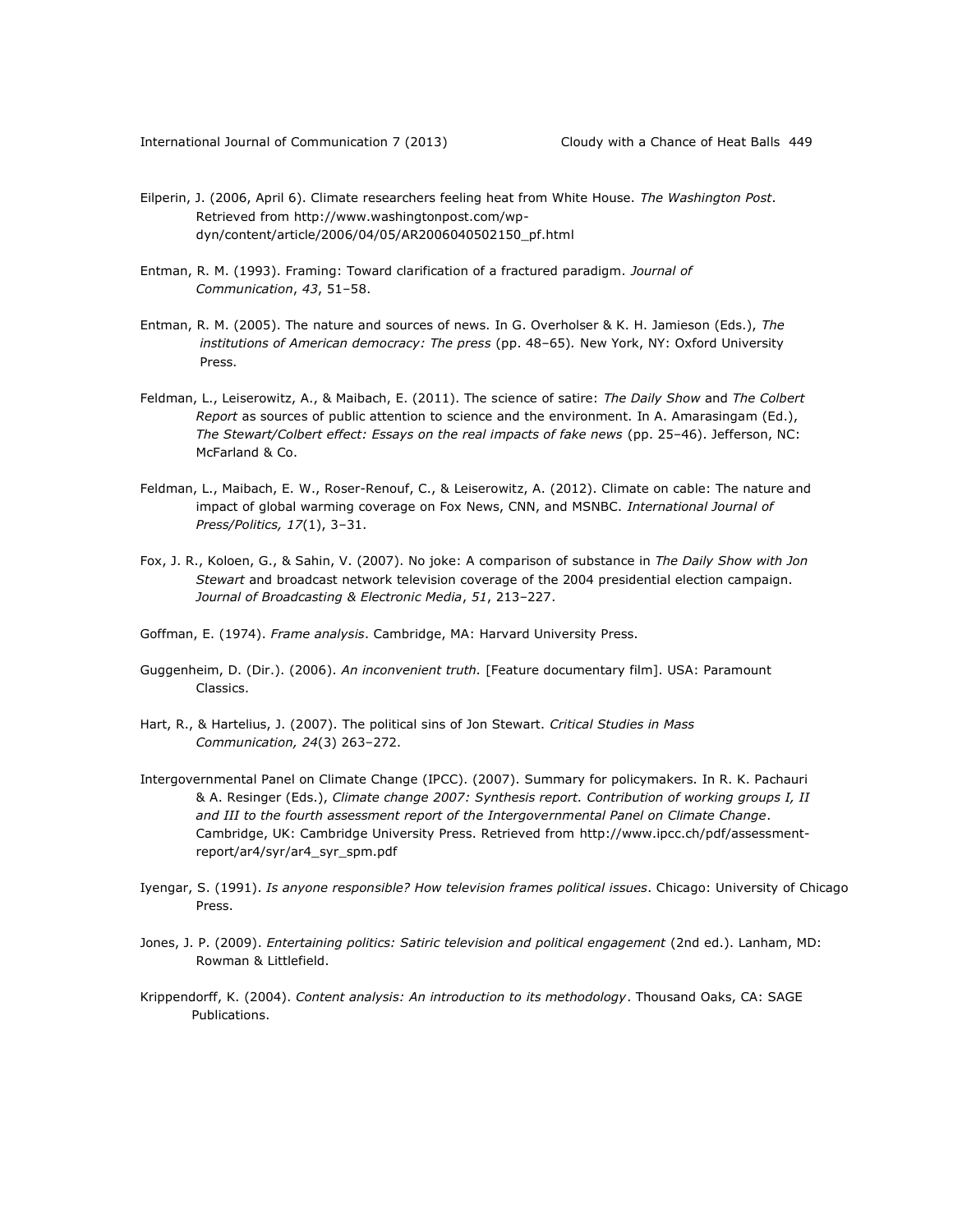- LaMarre, H. L., Landreville, K. D., & Beam, M. A. (2009). The irony of satire: Political ideology and the motivation to see what you want to see in *The Colbert Report*. *The International Journal of Press/Politics*, *14,* 212–231.
- Leiserowitz, A., Maibach, E., Roser-Renouf, C., & Hmielowski, J. D. (2012). *Climate change in the American mind: Americans' global warming beliefs and attitudes in March 12*. Yale University and George Mason University. New Haven, CT: Yale Project on Climate Change Communication. Retrieved from [http://www.climatechangecommunication.org/images/files/Climate-Beliefs-March-](http://www.climatechangecommunication.org/images/files/Climate-Beliefs-March-2012.pdf)[2012.pdf](http://www.climatechangecommunication.org/images/files/Climate-Beliefs-March-2012.pdf)
- Maibach, E. W., Nisbet, M., Baldwin, P., Akerlof, K., & Diao, G. (2010). Reframing climate change as a public health issue: An exploratory study of public reactions. *BMC Public Health*, *10*, 299.
- McCright, A. M., & Dunlap, R. E. (2000). Challenging global warming as a social problem: An analysis of the conservative movement's counter-claims. *Social Problems*, *47*, 499–522.
- McCright, A. M., & Dunlap, R. E. (2011). The politicization of climate change and polarization in the American public's view of global warming, 2001–2010. *The Sociological Quarterly*, *52*, 155–194.
- McKnight, D. (2010). A change in the climate? The journalism of opinion at News Corporation. *Journalism*, *11*(6), 693–706.
- Moyer-Guse, E., Mahood, C., & Brookes, S. (2011). Entertainment-education in the context of humor: Effects on safer sex intentions and risk perceptions. *Health Communication*, *26*(8), 765–774.
- Myers, T. A., Nisbet, M. C., Maibach, E. W., Leiserowtiz, A. A. (2012). A public health frame arouses hopeful emotions about climate change. *Climatic Change*, *113*, 1105–1112.
- National Annenberg Election Survey. (2004, September 21). Daily Show *viewers knowledgeable about presidential campaign.* Philadelphia, PA: Annenberg Public Policy Center. Retrieved from [http://www.annenbergpublicpolicycenter.org/Downloads/Political\\_Communication/naes/2004\\_03](http://www.annenbergpublicpolicycenter.org/Downloads/Political_Communication/naes/2004_03_late-night-knowledge-2_9-21_pr.pdf) [\\_late-night-knowledge-2\\_9-21\\_pr.pdf](http://www.annenbergpublicpolicycenter.org/Downloads/Political_Communication/naes/2004_03_late-night-knowledge-2_9-21_pr.pdf)
- Nisbet, M. C. (2009). Communicating climate change: Why frames matter for public engagement. *Environment: Science and Policy for Sustainable Development*, *51*(2), 12–23.
- Overholser, G., & Jamieson, K. H. (2005). *The institutions of American democracy: The press.* New York, NY: Oxford University Press.
- Price, V., & Tewksbury, D. (1997). News values and public opinion: A theoretical account of media priming and framing. In G. Barnett & F. J. Boster (Eds.), *Progress in the communication sciences* (Vol. 17, pp. 173–212). Greenwich, CT: Ablex.
- Price, V., Tewksbury, D., & Powers, E. (1997). Switching trains of thought: The impact of news frames on readers' cognitive responses. *Communication Research*, *24*, 481–506.